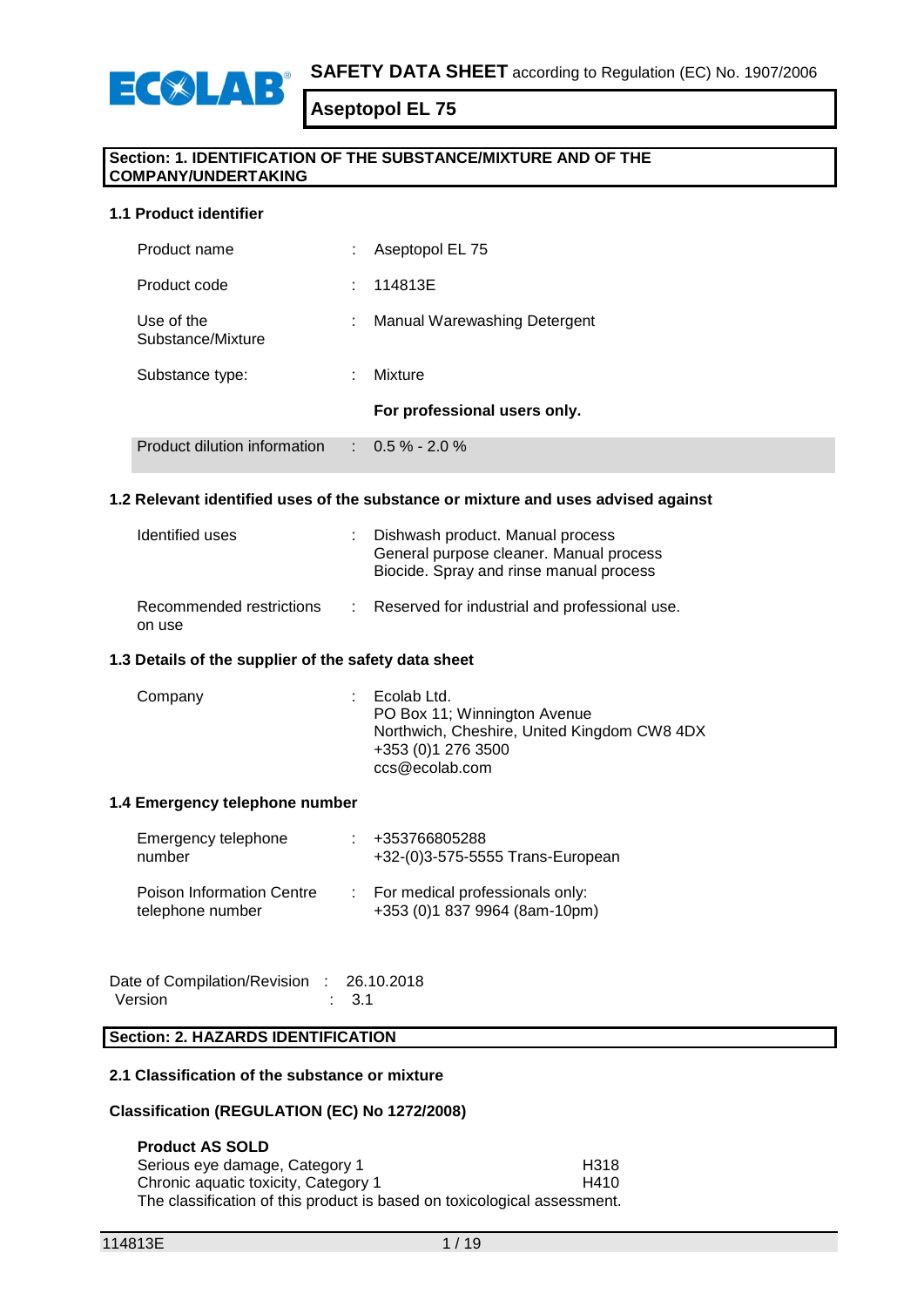# **Product AT USE DILUTION**

Not a hazardous substance or mixture.

#### **2.2 Label elements**

| Labelling (REGULATION (EC) No 1272/2008)<br><b>Product AS SOLD</b><br>Hazard pictograms | ÷ |                                                                                |                                                                                                                                                                                                                                                                 |
|-----------------------------------------------------------------------------------------|---|--------------------------------------------------------------------------------|-----------------------------------------------------------------------------------------------------------------------------------------------------------------------------------------------------------------------------------------------------------------|
| Signal Word                                                                             |   | Danger                                                                         |                                                                                                                                                                                                                                                                 |
| <b>Hazard Statements</b>                                                                |   | : H318<br>H410                                                                 | Causes serious eye damage.<br>Very toxic to aquatic life with long lasting<br>effects.                                                                                                                                                                          |
| <b>Precautionary Statements</b>                                                         |   | <b>Prevention:</b><br>P273<br>P280e<br>Response:<br>P305 + P351 + P338<br>P310 | Avoid release to the environment.<br>Wear eye protection/face protection.<br>IF IN EYES: Rinse cautiously with water<br>for several minutes. Remove contact lenses, if<br>present and easy to do. Continue rinsing.<br>Immediately call a POISON CENTER/doctor. |

Hazardous components which must be listed on the label: Alcohols, C9-11, ethoxylated N-(3-aminopropyl)-N-dodecylpropane-1,3-diamine Didecyl Dimethyl Ammonium Chloride

# **Product AT USE DILUTION**

Not a hazardous substance or mixture.

### **2.3 Other hazards**

#### **Product AS SOLD**

None known.

**Section: 3. COMPOSITION/INFORMATION ON INGREDIENTS**

#### **3.2 Mixtures**

#### **Product AS SOLD Hazardous components**

| <b>Chemical Name</b>     | CAS-No.          | Classification                      | Concentration: |
|--------------------------|------------------|-------------------------------------|----------------|
|                          | EC-No.           | REGULATION (EC) No 1272/2008        | [%]            |
|                          | REACH No.        |                                     |                |
| Alcohols, C9-11,         | 68439-46-3       | Acute toxicity Category 4; H302     | $>= 10 - 20$   |
| ethoxylated              | 01-2119979533-26 | Skin irritation Category 2; H315    |                |
|                          |                  | Serious eye damage Category 1; H318 |                |
|                          |                  |                                     |                |
| 1-Propanaminium, 3-      | 61789-40-0       | Serious eye damage Category 1; H318 | $>= 2.5 - < 3$ |
| amino-N-(carboxymethyl)- | 263-058-8        |                                     |                |
| N,N-dimethyl-, N-coco    | 01-2119489410-39 |                                     |                |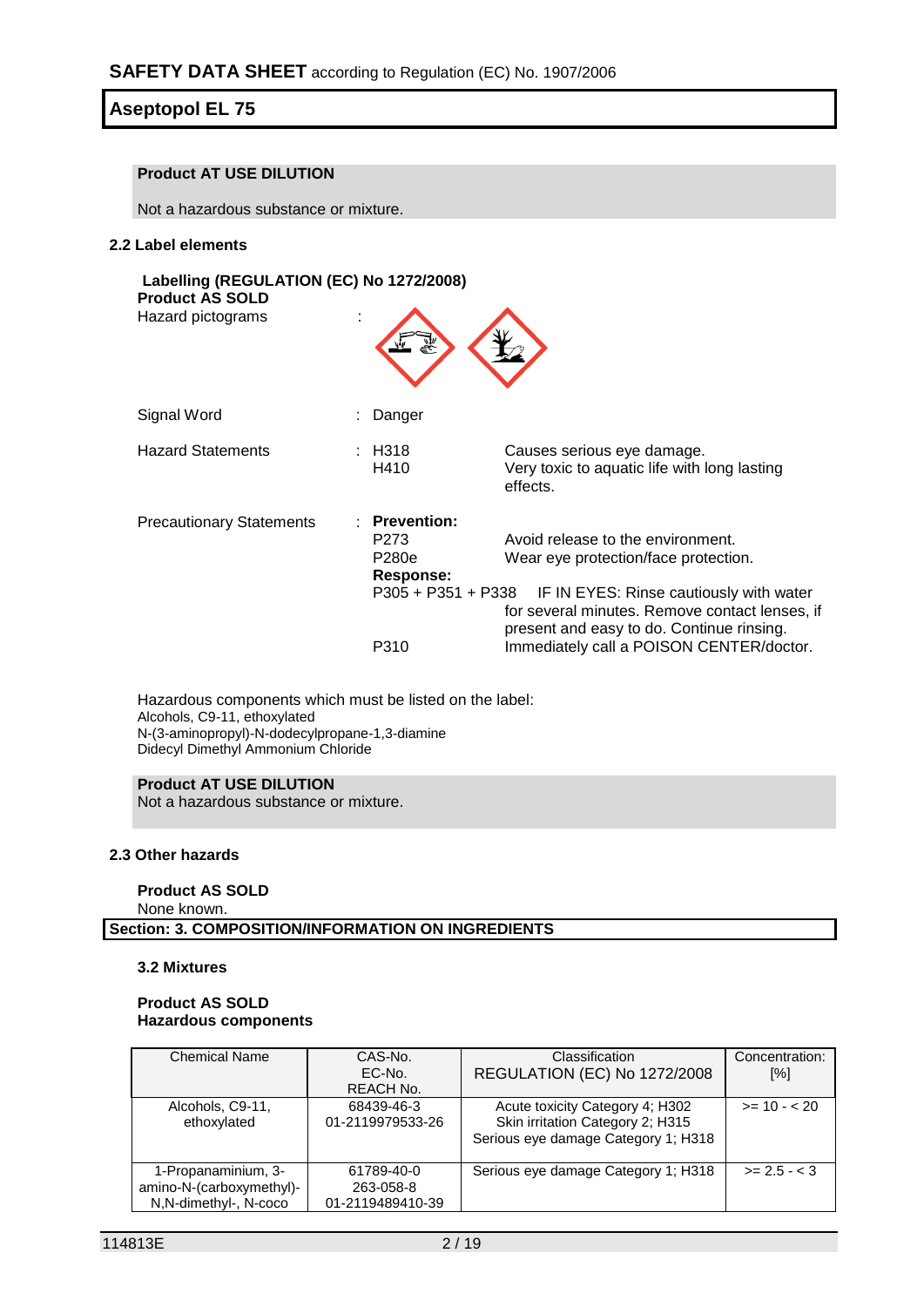| acyl derivs., hydroxides,<br>inner salts               |                                            |                                                                                                                                                                                                                                                                                 |              |
|--------------------------------------------------------|--------------------------------------------|---------------------------------------------------------------------------------------------------------------------------------------------------------------------------------------------------------------------------------------------------------------------------------|--------------|
| N-(3-aminopropyl)-N-<br>dodecylpropane-1,3-<br>diamine | 2372-82-9<br>219-145-8<br>01-2119980592-29 | Acute toxicity Category 3; H301<br>Skin corrosion Category 1A; H314<br>Serious eye damage Category 1; H318<br>Specific target organ toxicity - repeated<br>exposure Category 2; H373<br>Acute aquatic toxicity Category 1; H400<br>Chronic aquatic toxicity Category 1;<br>H410 | $>= 1 - 2.5$ |
| Didecyl Dimethyl<br>Ammonium Chloride                  | 7173-51-5<br>230-525-2<br>01-2119945987-15 | Acute toxicity Category 4; H302<br>Skin corrosion Category 1B; H314<br>Chronic aquatic toxicity Category 2;<br>H411<br>Acute aquatic toxicity Category 1; H400                                                                                                                  | $>= 1 - 2.5$ |
| Substances with a workplace exposure limit :           |                                            |                                                                                                                                                                                                                                                                                 |              |
| ethanol                                                | 64-17-5<br>200-578-6<br>01-2119457610-43   | Flammable liquids Category 2; H225                                                                                                                                                                                                                                              | $>= 1 - 2.5$ |
| Isopropyl Alcohol                                      | 67-63-0<br>200-661-7<br>01-2119457558-25   | Flammable liquids Category 2; H225<br>Eye irritation Category 2; H319<br>Specific target organ toxicity - single<br>exposure Category 3; H336                                                                                                                                   | $>= 0.5 - 1$ |

# **Product AT USE DILUTION Hazardous components**

| <b>Chemical Name</b>                  | CAS-No.          | Classification                                                                   | Concentration: |  |  |
|---------------------------------------|------------------|----------------------------------------------------------------------------------|----------------|--|--|
|                                       | $EC-No.$         | <b>REGULATION (EC) No 1272/2008</b>                                              | [%]            |  |  |
|                                       | <b>REACH No.</b> |                                                                                  |                |  |  |
| N-(3-aminopropyl)-N-                  | 2372-82-9        | Acute toxicityCategory 3; H301                                                   | < 0.1          |  |  |
| dodecylpropane-1,3-                   | 219-145-8        | Skin corrosion Category 1A; H314                                                 |                |  |  |
| diamine                               | 01-2119980592-29 | Serious eye damageCategory 1; H318                                               |                |  |  |
|                                       |                  | Specific target organ toxicity - repeated                                        |                |  |  |
|                                       |                  | exposureCategory 2; H373                                                         |                |  |  |
|                                       |                  | Acute aquatic toxicity Category 1; H400                                          |                |  |  |
|                                       |                  | Chronic aquatic toxicity Category 1; H410                                        |                |  |  |
|                                       |                  |                                                                                  |                |  |  |
| Didecyl Dimethyl                      | 7173-51-5        | Acute toxicity Category 4; H302                                                  | < 0.1          |  |  |
| Ammonium Chloride                     | 230-525-2        | Skin corrosion Category 1B; H314                                                 |                |  |  |
|                                       | 01-2119945987-15 | Chronic aquatic toxicityCategory 2; H411                                         |                |  |  |
|                                       |                  | Acute aquatic toxicity Category 1; H400                                          |                |  |  |
|                                       |                  |                                                                                  |                |  |  |
|                                       |                  | For the full text of the H-Statements mentioned in this Section, see Section 16. |                |  |  |
| <b>Section: 4. FIRST AID MEASURES</b> |                  |                                                                                  |                |  |  |

# **4.1 Description of first aid measures**

| <b>Product AS SOLD</b><br>In case of eye contact | : Rinse immediately with plenty of water, also under the eyelids, for<br>at least 15 minutes. Remove contact lenses, if present and easy<br>to do. Continue rinsing. Get medical attention immediately. |
|--------------------------------------------------|---------------------------------------------------------------------------------------------------------------------------------------------------------------------------------------------------------|
| In case of skin contact                          | : Rinse with plenty of water.                                                                                                                                                                           |
| If swallowed                                     | : Rinse mouth. Get medical attention if symptoms occur.                                                                                                                                                 |
| If inhaled                                       | : Remove to fresh air. Treat symptomatically. Get medical attention<br>if symptoms occur.                                                                                                               |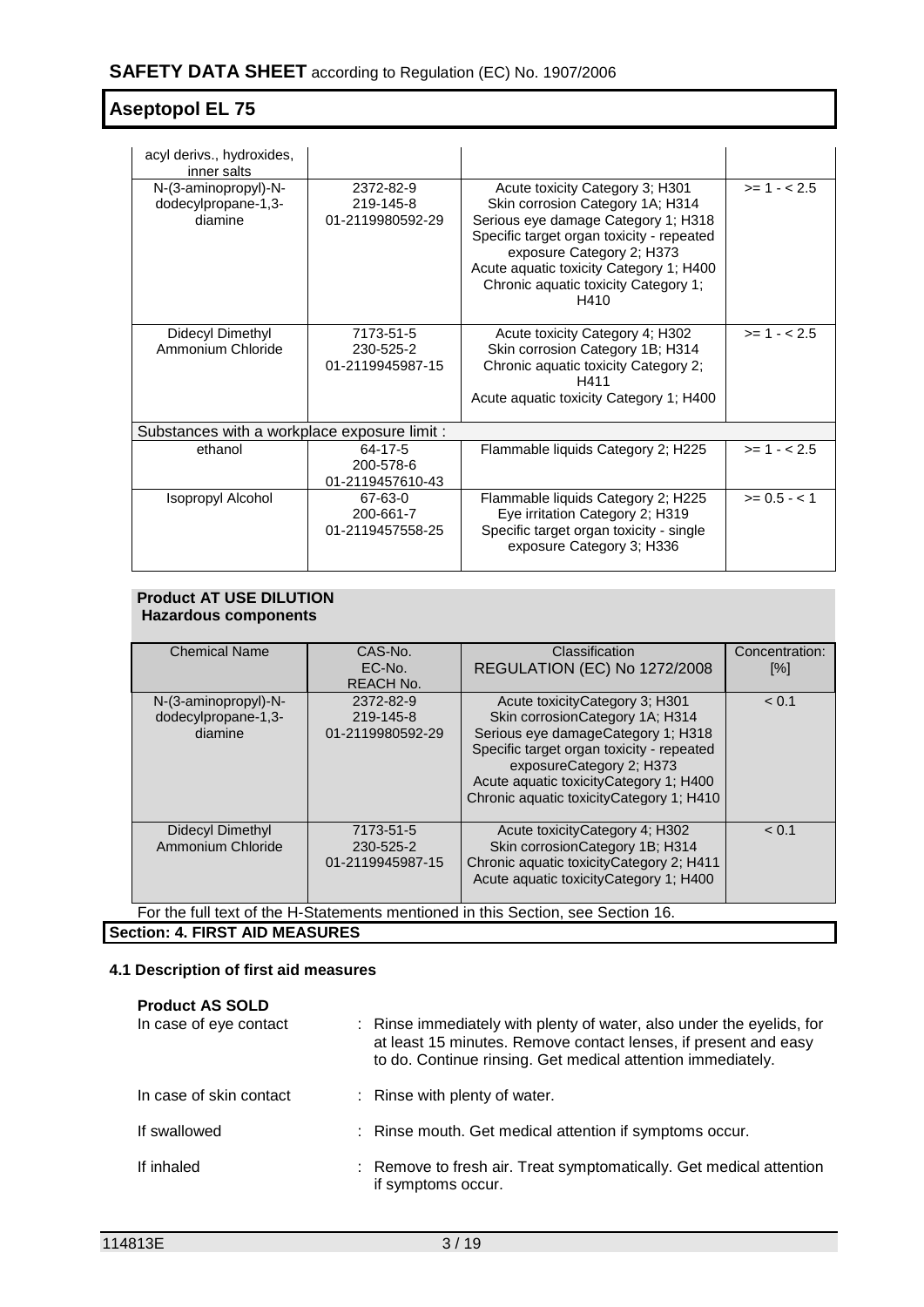| <b>Product AT USE DILUTION</b><br>In case of eye contact | : Rinse with plenty of water.                           |
|----------------------------------------------------------|---------------------------------------------------------|
| In case of skin contact                                  | : Rinse with plenty of water.                           |
| If swallowed                                             | : Rinse mouth. Get medical attention if symptoms occur. |
| If inhaled                                               | : Get medical attention if symptoms occur.              |

#### **4.2 Most important symptoms and effects, both acute and delayed**

See Section 11 for more detailed information on health effects and symptoms.

#### **4.3 Indication of immediate medical attention and special treatment needed**

Treatment : Treat symptomatically.

### **Section: 5. FIREFIGHTING MEASURES**

### **Product AS SOLD**

#### **5.1 Extinguishing media**

media

| Suitable extinguishing media | : Use extinguishing measures that are appropriate to local<br>circumstances and the surrounding environment. |
|------------------------------|--------------------------------------------------------------------------------------------------------------|
| Unsuitable extinguishing     | : None known.                                                                                                |

#### **5.2 Special hazards arising from the substance or mixture**

| Specific hazards during<br>firefighting          | $:$ Fire Hazard<br>Keep away from heat and sources of ignition.<br>Flash back possible over considerable distance.<br>Beware of vapours accumulating to form explosive concentrations.<br>Vapours can accumulate in low areas. |
|--------------------------------------------------|--------------------------------------------------------------------------------------------------------------------------------------------------------------------------------------------------------------------------------|
| Hazardous combustion<br>products                 | : Depending on combustion properties, decomposition products<br>may include following materials:<br>Carbon oxides<br>nitrogen oxides (NOx)<br>Sulphur oxides<br>Oxides of phosphorus                                           |
| 5.3 Advice for firefighters                      |                                                                                                                                                                                                                                |
| Special protective equipment<br>for firefighters | : Use personal protective equipment.                                                                                                                                                                                           |
| Further information                              | : Collect contaminated fire extinguishing water separately. This<br>must not be disoberged into droing. Fire residuos and                                                                                                      |

# must not be discharged into drains. Fire residues and contaminated fire extinguishing water must be disposed of in accordance with local regulations. In the event of fire and/or explosion do not breathe fumes.

# **Section: 6. ACCIDENTAL RELEASE MEASURES**

#### **6.1 Personal precautions, protective equipment and emergency procedures**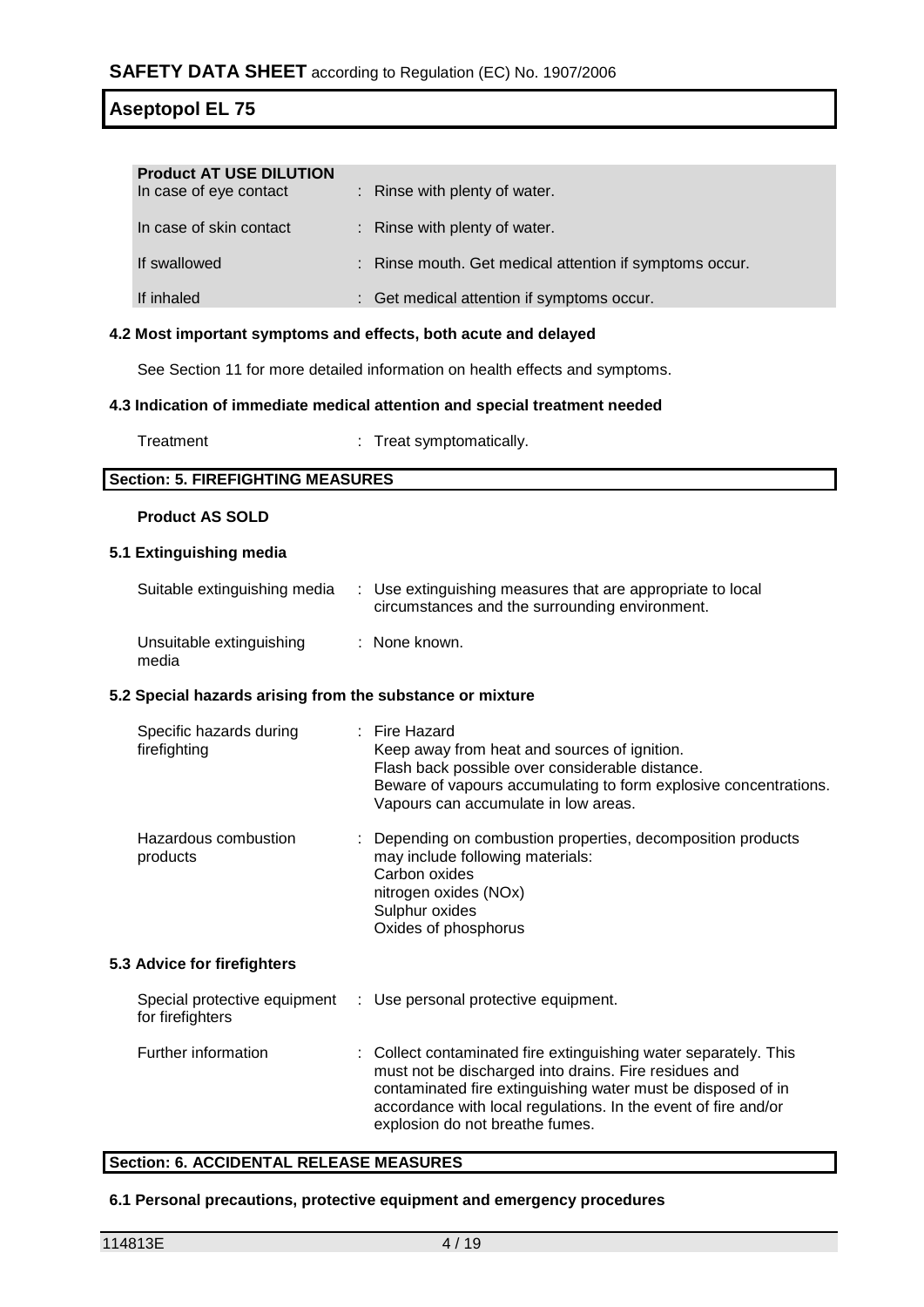| <b>Product AS SOLD</b>                                             |                                                                                                                                                                                                                                                                                                                                                                                                                                                                                |
|--------------------------------------------------------------------|--------------------------------------------------------------------------------------------------------------------------------------------------------------------------------------------------------------------------------------------------------------------------------------------------------------------------------------------------------------------------------------------------------------------------------------------------------------------------------|
| Advice for non-emergency<br>personnel                              | Ensure adequate ventilation. Remove all sources of ignition. Keep<br>people away from and upwind of spill/leak. Avoid inhalation,<br>ingestion and contact with skin and eyes. When workers are<br>facing concentrations above the exposure limit they must use<br>appropriate certified respirators. Ensure clean-up is conducted by<br>trained personnel only. Refer to protective measures listed in<br>sections 7 and 8.                                                   |
| Advice for emergency<br>responders                                 | If specialised clothing is required to deal with the spillage, take<br>note of any information in Section 8 on suitable and unsuitable<br>materials.                                                                                                                                                                                                                                                                                                                           |
| <b>Product AT USE DILUTION</b>                                     |                                                                                                                                                                                                                                                                                                                                                                                                                                                                                |
| Advice for non-emergency<br>personnel                              | : Refer to protective measures listed in sections 7 and 8.                                                                                                                                                                                                                                                                                                                                                                                                                     |
| Advice for emergency<br>responders                                 | If specialised clothing is required to deal with the spillage, take<br>note of any information in Section 8 on suitable and unsuitable<br>materials.                                                                                                                                                                                                                                                                                                                           |
| <b>6.2 Environmental precautions</b>                               |                                                                                                                                                                                                                                                                                                                                                                                                                                                                                |
|                                                                    |                                                                                                                                                                                                                                                                                                                                                                                                                                                                                |
| <b>Product AS SOLD</b>                                             |                                                                                                                                                                                                                                                                                                                                                                                                                                                                                |
| Environmental precautions                                          | : Do not allow contact with soil, surface or ground water.                                                                                                                                                                                                                                                                                                                                                                                                                     |
|                                                                    |                                                                                                                                                                                                                                                                                                                                                                                                                                                                                |
| <b>Product AT USE DILUTION</b><br><b>Environmental precautions</b> | : No special environmental precautions required.                                                                                                                                                                                                                                                                                                                                                                                                                               |
| 6.3 Methods and materials for containment and cleaning up          |                                                                                                                                                                                                                                                                                                                                                                                                                                                                                |
|                                                                    |                                                                                                                                                                                                                                                                                                                                                                                                                                                                                |
| <b>Product AS SOLD</b><br>Methods for cleaning up                  | Eliminate all ignition sources if safe to do so. Stop leak if safe to<br>do so. Contain spillage, and then collect with non-combustible<br>absorbent material, (e.g. sand, earth, diatomaceous earth,<br>vermiculite) and place in container for disposal according to local /<br>national regulations (see section 13). Flush away traces with<br>water. For large spills, dike spilled material or otherwise contain<br>material to ensure runoff does not reach a waterway. |
| <b>Product AT USE DILUTION</b><br>Methods for cleaning up          | Stop leak if safe to do so. Contain spillage, and then collect with<br>non-combustible absorbent material, (e.g. sand, earth,<br>diatomaceous earth, vermiculite) and place in container for<br>disposal according to local / national regulations (see section 13).<br>Flush away traces with water. For large spills, dike spilled material<br>or otherwise contain material to ensure runoff does not reach a<br>waterway.                                                  |

# **6.4 Reference to other sections**

See Section 1 for emergency contact information. For personal protection see section 8. See Section 13 for additional waste treatment information.

# **Section: 7. HANDLING AND STORAGE**

# **7.1 Precautions for safe handling**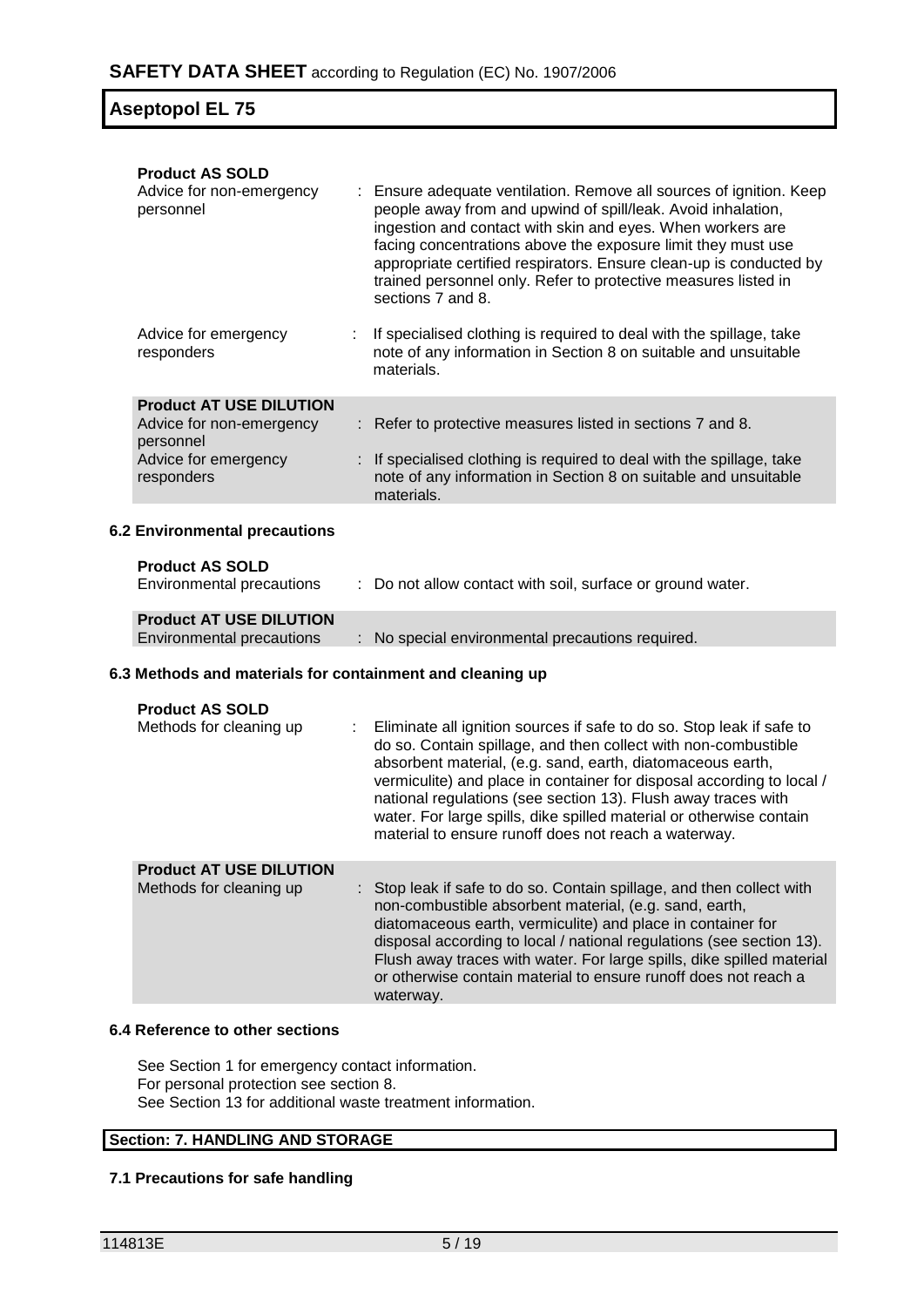| Aseptopol EL 75                                                               |  |                                                                                                                                                                                                                                                                                                                                  |  |  |
|-------------------------------------------------------------------------------|--|----------------------------------------------------------------------------------------------------------------------------------------------------------------------------------------------------------------------------------------------------------------------------------------------------------------------------------|--|--|
| <b>Product AS SOLD</b><br>Advice on safe handling                             |  | : Do not get in eyes, on skin, or on clothing. Use only with adequate<br>ventilation. Keep away from fire, sparks and heated surfaces.<br>Take necessary action to avoid static electricity discharge (which<br>might cause ignition of organic vapours). Wash hands thoroughly<br>after handling. Do not breathe spray, vapour. |  |  |
| Hygiene measures                                                              |  | : Handle in accordance with good industrial hygiene and safety<br>practice. Remove and wash contaminated clothing before re-use.<br>Wash face, hands and any exposed skin thoroughly after<br>handling. Provide suitable facilities for quick drenching or flushing<br>of the eyes and body in case of contact or splash hazard. |  |  |
| <b>Product AT USE DILUTION</b><br>Advice on safe handling<br>Hygiene measures |  | : Wash hands after handling. For personal protection see section 8.<br>: Wash hands before breaks and immediately after handling the<br>product.                                                                                                                                                                                 |  |  |
|                                                                               |  |                                                                                                                                                                                                                                                                                                                                  |  |  |

# **7.2 Conditions for safe storage, including any incompatibilities**

| <b>Product AS SOLD</b><br>Requirements for storage<br>areas and containers | : Keep away from heat and sources of ignition. Keep away from<br>oxidizing agents. Keep out of reach of children. Keep container<br>tightly closed. Store in suitable labeled containers. |
|----------------------------------------------------------------------------|-------------------------------------------------------------------------------------------------------------------------------------------------------------------------------------------|
| Storage temperature                                                        | : 0 °C to 40 °C                                                                                                                                                                           |
|                                                                            |                                                                                                                                                                                           |

| <b>Product AT USE DILUTION</b> |  |  |
|--------------------------------|--|--|
|                                |  |  |

| Requirements for storage | Keep out of reach of children. Keep container tightly closed. Store |
|--------------------------|---------------------------------------------------------------------|
| areas and containers     | in suitable labeled containers.                                     |
|                          |                                                                     |

### **7.3 Specific end uses**

**Product AS SOLD**

# **Section: 8. EXPOSURE CONTROLS/PERSONAL PROTECTION**

### **8.1 Control parameters**

### **Product AS SOLD**

# **Occupational Exposure Limits**

| Components          | CAS-No.   |  |                                                   |                                                                            | Value type (Form<br>Control parameters<br>of exposure) |  | <b>Basis</b> |  |
|---------------------|-----------|--|---------------------------------------------------|----------------------------------------------------------------------------|--------------------------------------------------------|--|--------------|--|
| ethanol             | 64-17-5   |  | OELV - 15 min<br>(STEL)                           | 1,000 ppm                                                                  | IR OEL                                                 |  |              |  |
| Isopropyl Alcohol   | 67-63-0   |  | OELV - 8 hrs<br>(TWA)                             | $200$ ppm                                                                  | IR OEL                                                 |  |              |  |
| Further information | <b>Sk</b> |  | in contact with it, and be absorbed into the body | Substances which have the capacity to penetrate intact skin when they come |                                                        |  |              |  |
|                     |           |  | OELV - 15 min<br>(STEL)                           | 400 ppm                                                                    | IR OEL                                                 |  |              |  |
| Further information | <b>Sk</b> |  | in contact with it, and be absorbed into the body | Substances which have the capacity to penetrate intact skin when they come |                                                        |  |              |  |

#### DNEL

| -----              |  |                          |  |  |
|--------------------|--|--------------------------|--|--|
| Hisopropyl Alcohol |  | <b>End Use: Workers</b>  |  |  |
|                    |  | LExposure routes: Dermal |  |  |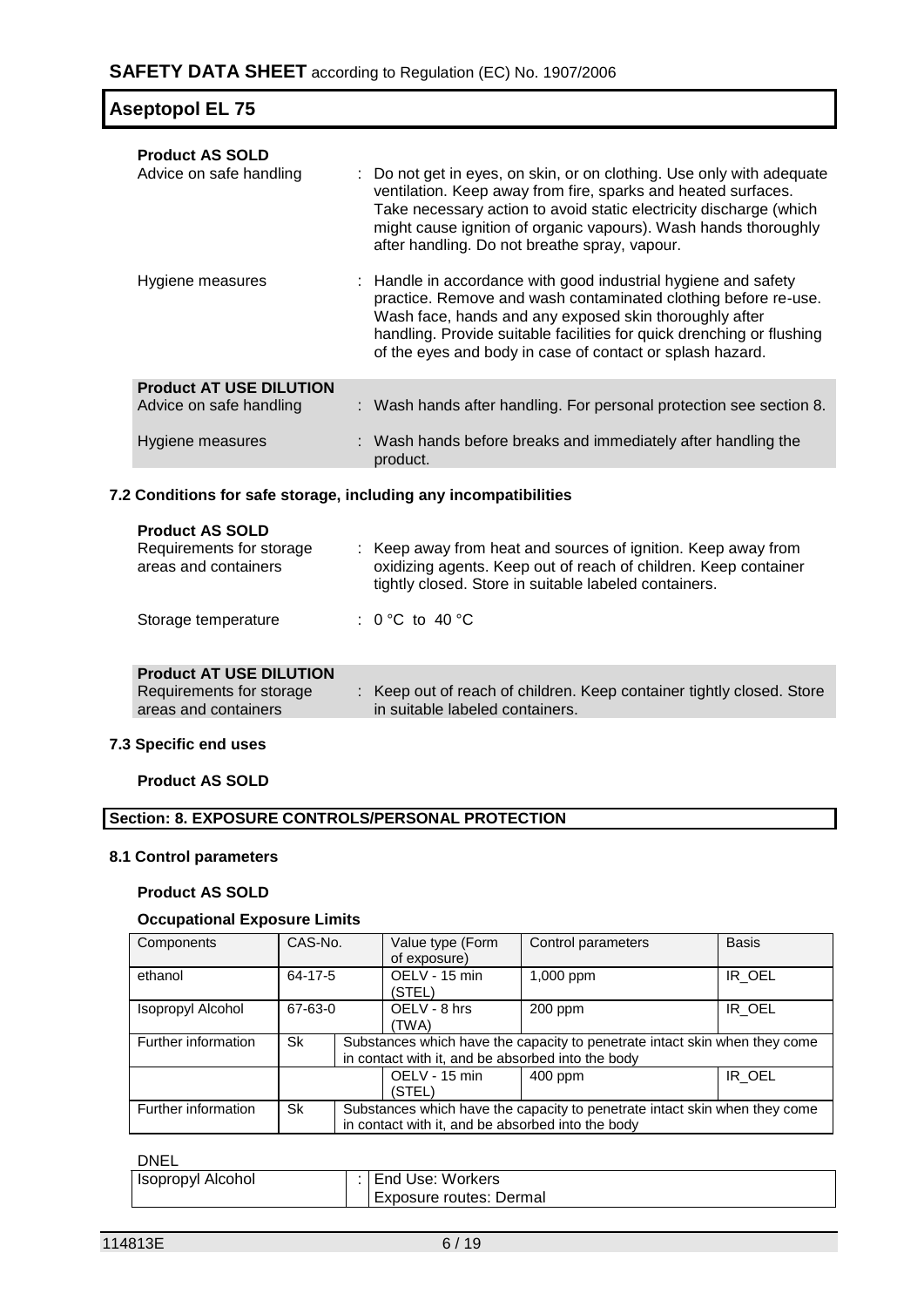| Potential health effects: Long-term systemic effects<br>Value: 888 mg/cm2                                                    |
|------------------------------------------------------------------------------------------------------------------------------|
| End Use: Workers<br>Exposure routes: Inhalation<br>Potential health effects: Long-term systemic effects<br>Value: 500 mg/m3  |
| End Use: Consumers<br>Exposure routes: Dermal<br>Potential health effects: Long-term systemic effects<br>Value: 319 mg/cm2   |
| End Use: Consumers<br>Exposure routes: Inhalation<br>Potential health effects: Long-term systemic effects<br>Value: 89 mg/m3 |
| End Use: Consumers<br>Exposure routes: Ingestion<br>Potential health effects: Long-term systemic effects<br>Value: 26 ppm    |
|                                                                                                                              |

PNEC

| Isopropyl Alcohol | Fresh water<br>÷<br>Value: 140.9 mg/l         |
|-------------------|-----------------------------------------------|
|                   | Marine water<br>Value: 140.9 mg/l             |
|                   | Intermittent use/release<br>Value: 140.9 mg/l |
|                   | Fresh water<br>Value: 552 mg/kg               |
|                   | Marine sediment<br>Value: 552 mg/kg           |
|                   | Soil<br>Value: 28 mg/kg                       |
|                   | Sewage treatment plant<br>Value: 2251 mg/l    |
|                   | Oral<br>Value: 160 mg/kg                      |
|                   |                                               |

# **8.2 Exposure controls**

### **Product AS SOLD Appropriate engineering controls**

Engineering measures : Good general ventilation should be sufficient to control worker exposure to airborne contaminants.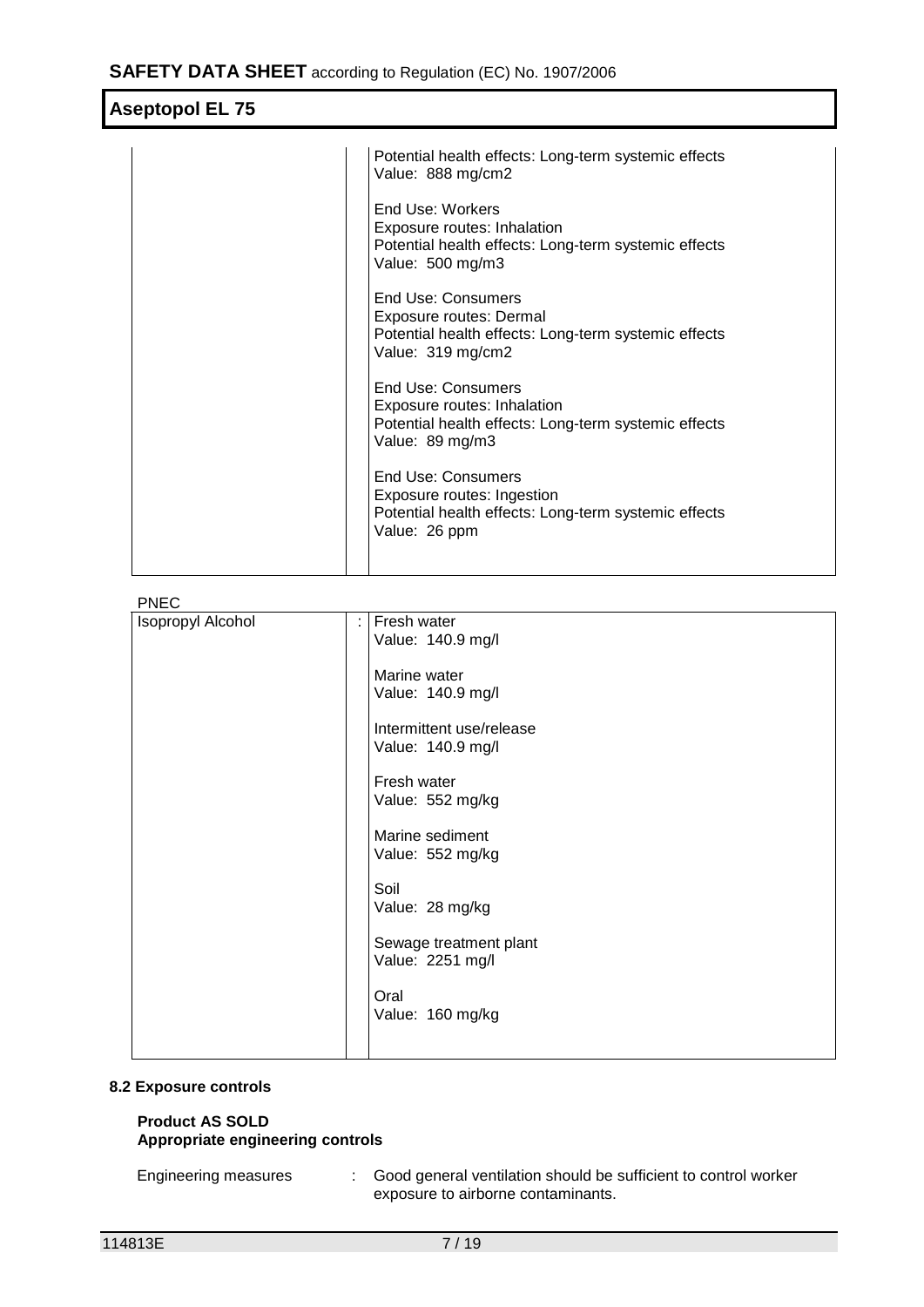# **Individual protection measures**

| Hygiene measures                                                   |  | : Handle in accordance with good industrial hygiene and safety<br>practice. Remove and wash contaminated clothing before re-use.<br>Wash face, hands and any exposed skin thoroughly after<br>handling. Provide suitable facilities for quick drenching or flushing<br>of the eyes and body in case of contact or splash hazard.                                                                                                    |  |  |
|--------------------------------------------------------------------|--|-------------------------------------------------------------------------------------------------------------------------------------------------------------------------------------------------------------------------------------------------------------------------------------------------------------------------------------------------------------------------------------------------------------------------------------|--|--|
| Eye/face protection (EN 166)                                       |  | : Safety goggles<br>Face-shield                                                                                                                                                                                                                                                                                                                                                                                                     |  |  |
| Hand protection (EN 374)                                           |  | : No special protective equipment required.                                                                                                                                                                                                                                                                                                                                                                                         |  |  |
| Skin and body protection<br>(EN 14605)                             |  | : No special protective equipment required.                                                                                                                                                                                                                                                                                                                                                                                         |  |  |
| Respiratory protection (EN<br>143, 14387)                          |  | None required if airborne concentrations are maintained below the<br>exposure limit listed in Exposure Limit Information. Use certified<br>respiratory protection equipment meeting EU<br>requirements(89/656/EEC, (EU) 2016/425), or equivalent, when<br>respiratory risks cannot be avoided or sufficiently limited by<br>technical means of collective protection or by measures, methods<br>or procedures of work organization. |  |  |
| <b>Product AT USE DILUTION</b><br>Appropriate engineering controls |  |                                                                                                                                                                                                                                                                                                                                                                                                                                     |  |  |
| <b>Engineering measures</b>                                        |  | : Good general ventilation should be sufficient to control worker<br>exposure to airborne contaminants.                                                                                                                                                                                                                                                                                                                             |  |  |
| <b>Individual protection measures</b>                              |  |                                                                                                                                                                                                                                                                                                                                                                                                                                     |  |  |
| Hygiene measures                                                   |  | : Wash hands before breaks and immediately after handling the<br>product.                                                                                                                                                                                                                                                                                                                                                           |  |  |
| Eye/face protection (EN<br>166)                                    |  | : No special protective equipment required.                                                                                                                                                                                                                                                                                                                                                                                         |  |  |
| Hand protection (EN 374)                                           |  | : No special protective equipment required.                                                                                                                                                                                                                                                                                                                                                                                         |  |  |
| Skin and body protection<br>(EN 14605)                             |  | No special protective equipment required.                                                                                                                                                                                                                                                                                                                                                                                           |  |  |
| Respiratory protection (EN<br>143, 14387)                          |  | None required if airborne concentrations are maintained below the<br>exposure limit listed in Exposure Limit Information. Use certified<br>respiratory protection equipment meeting EU<br>requirements(89/656/EEC, (EU) 2016/425), or equivalent, when<br>respiratory risks cannot be avoided or sufficiently limited by<br>technical means of collective protection or by measures, methods<br>or procedures of work organization. |  |  |

## **Environmental exposure controls**

General advice : Consider the provision of containment around storage vessels.

# **Section: 9. PHYSICAL AND CHEMICAL PROPERTIES**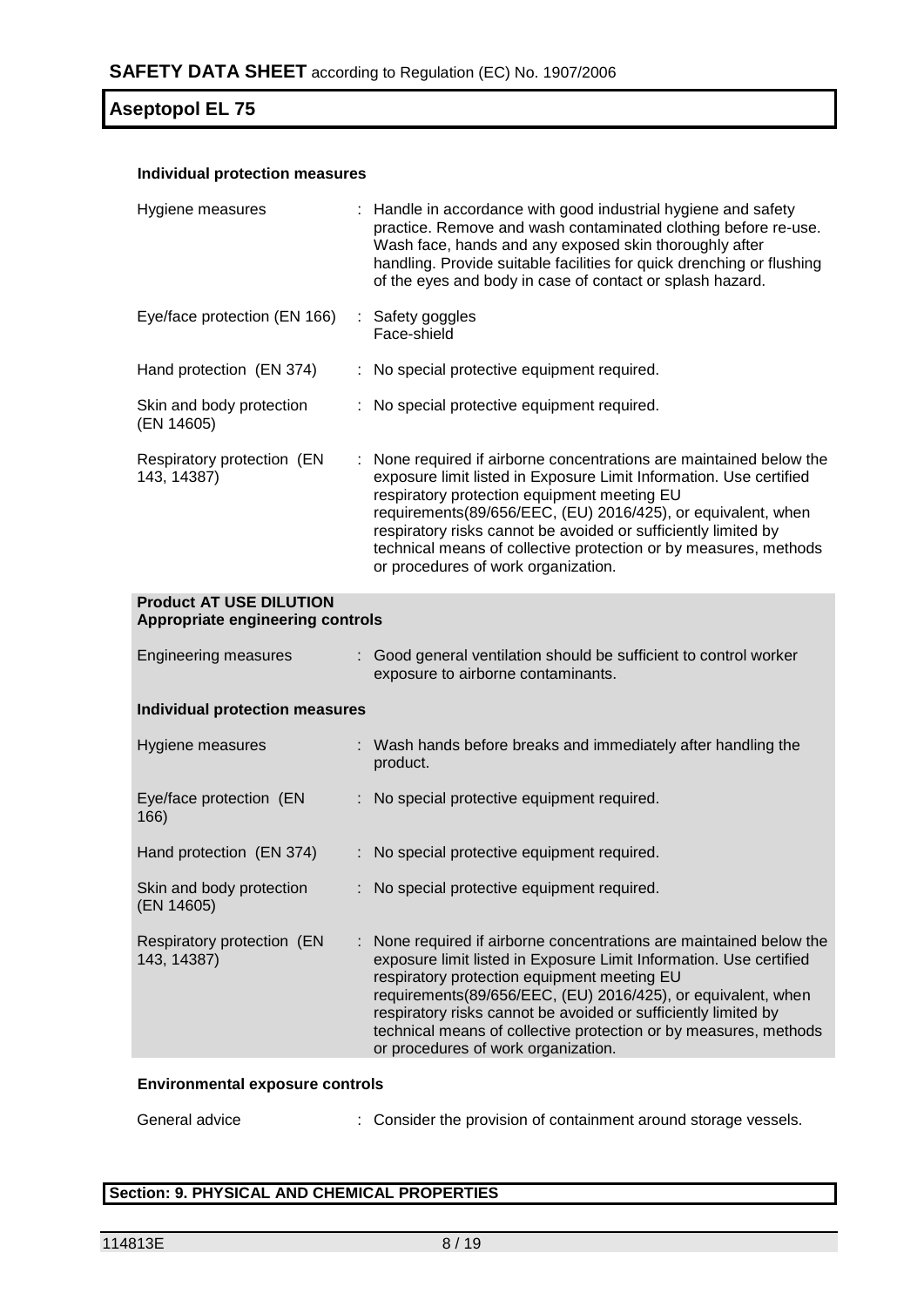### **9.1 Information on basic physical and chemical properties**

|                                            |   | <b>Product AS SOLD</b>                                   | <b>Product AT USE DILUTION</b> |
|--------------------------------------------|---|----------------------------------------------------------|--------------------------------|
| Appearance                                 |   | liquid                                                   | liquid                         |
| Colour                                     |   | clear, light green                                       | colourless                     |
| Odour                                      |   | odourless                                                | odourless                      |
| pH                                         |   | 10.5 - 11.5, 100 %                                       | $8.8 - 9.4$                    |
| Flash point                                |   | 60 °C, Does not sustain combustion.                      |                                |
| <b>Odour Threshold</b>                     |   | Not applicable and/or not determined for the mixture     |                                |
| Melting point/freezing point               |   | Not applicable and/or not determined for the mixture     |                                |
| Initial boiling point and<br>boiling range |   | Not applicable and/or not determined for the mixture     |                                |
| Evaporation rate                           |   | Not applicable and/or not determined for the mixture     |                                |
| Flammability (solid, gas)                  |   | Not applicable and/or not determined for the mixture     |                                |
| Upper explosion limit                      |   | Not applicable and/or not determined for the mixture     |                                |
| Lower explosion limit                      |   | Not applicable and/or not determined for the mixture     |                                |
| Vapour pressure                            |   | Not applicable and/or not determined for the mixture     |                                |
| Relative vapour density                    | ÷ | Not applicable and/or not determined for the mixture     |                                |
| Relative density                           |   | $0.99 - 1.03$                                            |                                |
| Water solubility                           |   | soluble                                                  |                                |
| Solubility in other solvents               |   | Not applicable and/or not determined for the mixture     |                                |
| Partition coefficient: n-<br>octanol/water |   | Not applicable and/or not determined for the mixture     |                                |
| Auto-ignition temperature                  |   | Not applicable and/or not determined for the mixture     |                                |
| Thermal decomposition                      |   | Not applicable and/or not determined for the mixture     |                                |
| Viscosity, kinematic                       |   | 19.838 mm2/s (40 °C)                                     |                                |
| <b>Explosive properties</b>                |   | Not applicable and/or not determined for the mixture     |                                |
| Oxidizing properties                       |   | The substance or mixture is not classified as oxidizing. |                                |

# **9.2 Other information**

Not applicable and/or not determined for the mixture

# **Section: 10. STABILITY AND REACTIVITY**

#### **Product AS SOLD 10.1 Reactivity**

No dangerous reaction known under conditions of normal use.

### **10.2 Chemical stability**

Stable under normal conditions.

#### **10.3 Possibility of hazardous reactions**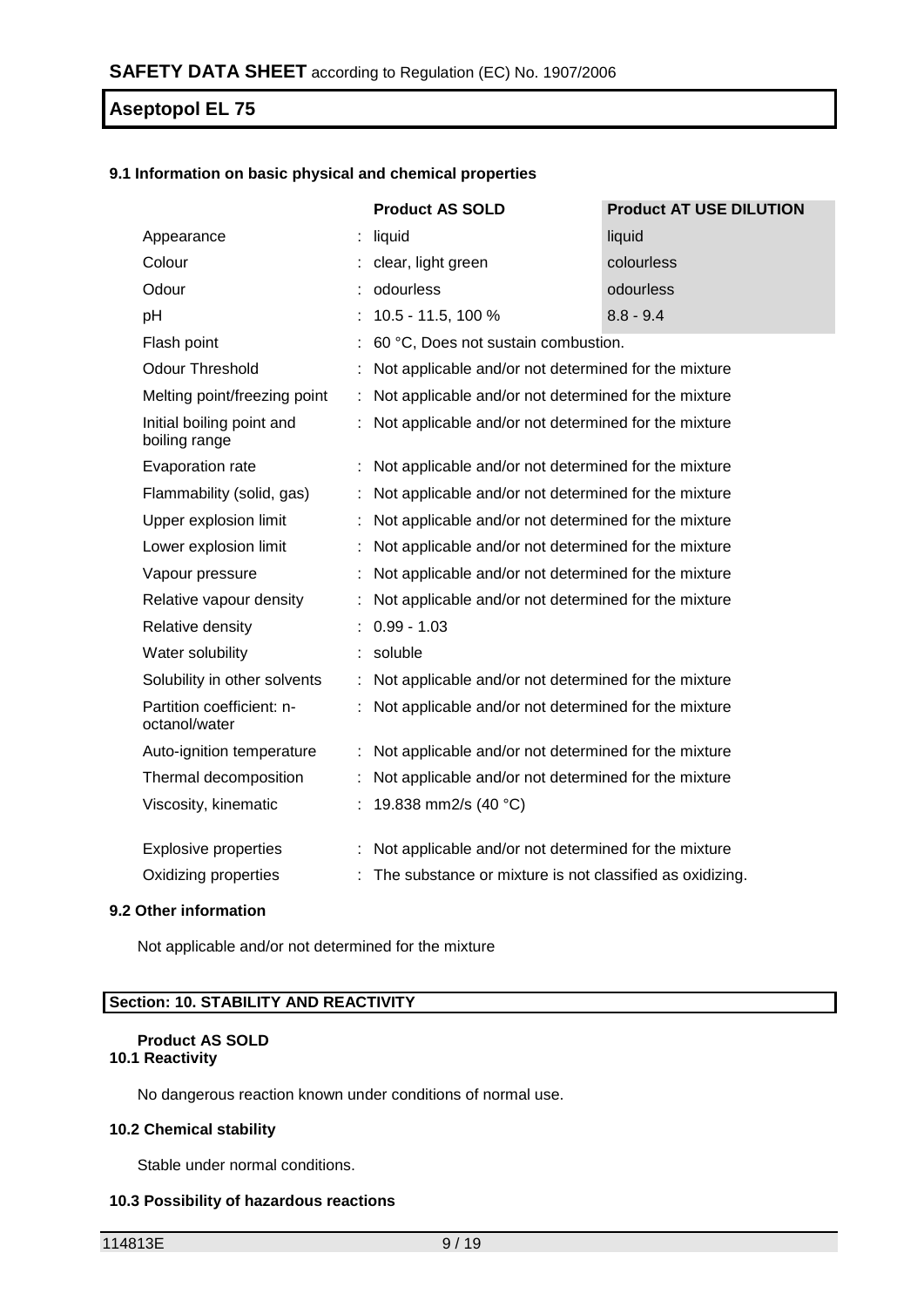No dangerous reaction known under conditions of normal use.

#### **10.4 Conditions to avoid**

Heat, flames and sparks.

#### **10.5 Incompatible materials**

None known.

### **10.6 Hazardous decomposition products**

Depending on combustion properties, decomposition products may include following materials: Carbon oxides nitrogen oxides (NOx) Sulphur oxides Oxides of phosphorus

### **Section: 11. TOXICOLOGICAL INFORMATION**

#### **11.1 Information on toxicological effects**

| <b>Product AS SOLD</b><br>exposure   | Information on likely routes of : Inhalation, Eye contact, Skin contact                 |
|--------------------------------------|-----------------------------------------------------------------------------------------|
| <b>Product</b>                       |                                                                                         |
| Acute oral toxicity                  | Acute toxicity estimate : $> 2,000$ mg/kg                                               |
| Acute inhalation toxicity            | There is no data available for this product.                                            |
| Acute dermal toxicity                | There is no data available for this product.                                            |
| Skin corrosion/irritation            | No skin irritation<br>Method: OECD Test Guideline 404<br><b>Test substance: Product</b> |
| Serious eye damage/eye<br>irritation | There is no data available for this product.                                            |
| Respiratory or skin<br>sensitization | There is no data available for this product.                                            |
| Carcinogenicity                      | There is no data available for this product.                                            |
| Reproductive effects                 | There is no data available for this product.                                            |
| Germ cell mutagenicity               | There is no data available for this product.                                            |
| Teratogenicity                       | There is no data available for this product.                                            |
| STOT - single exposure               | There is no data available for this product.                                            |
| STOT - repeated exposure             | There is no data available for this product.                                            |
| Aspiration toxicity                  | There is no data available for this product.                                            |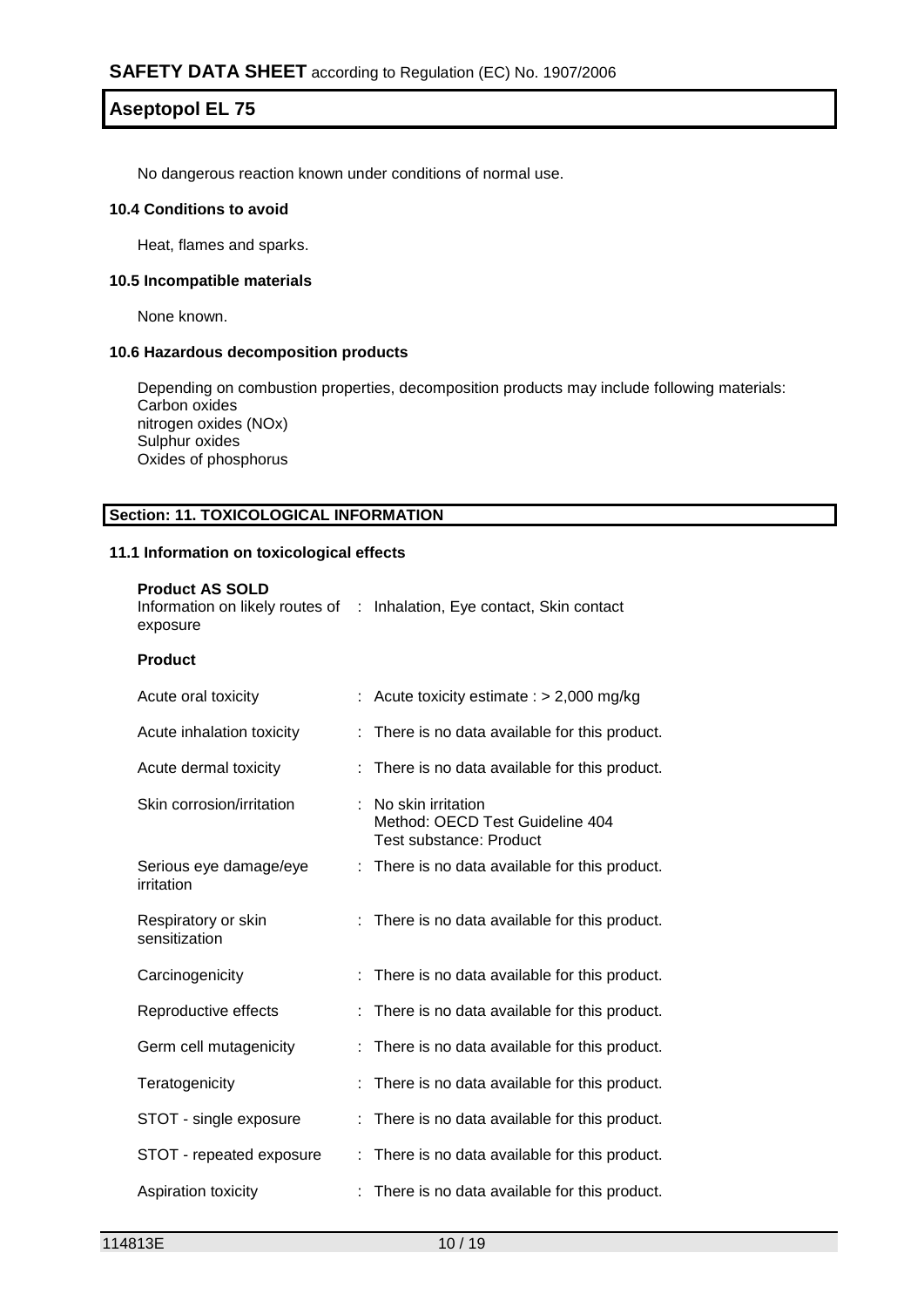| <b>Aseptopol EL 75</b>                 |                                                                                                                                     |
|----------------------------------------|-------------------------------------------------------------------------------------------------------------------------------------|
| <b>Components</b>                      |                                                                                                                                     |
| Acute oral toxicity                    | : Alcohols, C9-11, ethoxylated<br>LD50 rat: 1,400 mg/kg                                                                             |
|                                        | 1-Propanaminium, 3-amino-N-(carboxymethyl)-N,N-dimethyl-, N-<br>coco acyl derivs., hydroxides, inner salts<br>LD50 rat: 2,600 mg/kg |
|                                        | N-(3-aminopropyl)-N-dodecylpropane-1,3-diamine<br>LD50 rat: 261 mg/kg                                                               |
|                                        | Didecyl Dimethyl Ammonium Chloride<br>LD50 rat: 1,150 mg/kg                                                                         |
|                                        | ethanol<br>LD50 rat: 10,470 mg/kg                                                                                                   |
|                                        | Isopropyl Alcohol<br>LD50 rat: 5,840 mg/kg                                                                                          |
| <b>Components</b>                      |                                                                                                                                     |
| Acute inhalation toxicity              | : ethanol<br>4 h LC50 rat: 117 mg/l<br>Test atmosphere: vapour                                                                      |
|                                        | <b>Isopropyl Alcohol</b><br>4 h LC50 rat: > 30 mg/l<br>Test atmosphere: vapour                                                      |
| <b>Components</b>                      |                                                                                                                                     |
| Acute dermal toxicity                  | : Alcohols, C9-11, ethoxylated<br>LD50 rat: $> 5,000$ mg/kg                                                                         |
|                                        | Didecyl Dimethyl Ammonium Chloride<br>LD50 rabbit: 2,930 mg/kg                                                                      |
|                                        | ethanol<br>LD50 rabbit: > 15,800 mg/kg                                                                                              |
|                                        | <b>Isopropyl Alcohol</b><br>LD50 rabbit: 12,870 mg/kg                                                                               |
| <b>Potential Health Effects</b>        |                                                                                                                                     |
| <b>Product AS SOLD</b><br>Eyes         | Causes serious eye damage.                                                                                                          |
| <b>Skin</b>                            | Health injuries are not known or expected under normal use.                                                                         |
| Ingestion                              | Health injuries are not known or expected under normal use.                                                                         |
| Inhalation                             | Health injuries are not known or expected under normal use.                                                                         |
| <b>Chronic Exposure</b>                | Health injuries are not known or expected under normal use.                                                                         |
| <b>Product AT USE DILUTION</b><br>Eyes | : Health injuries are not known or expected under normal use.                                                                       |
|                                        |                                                                                                                                     |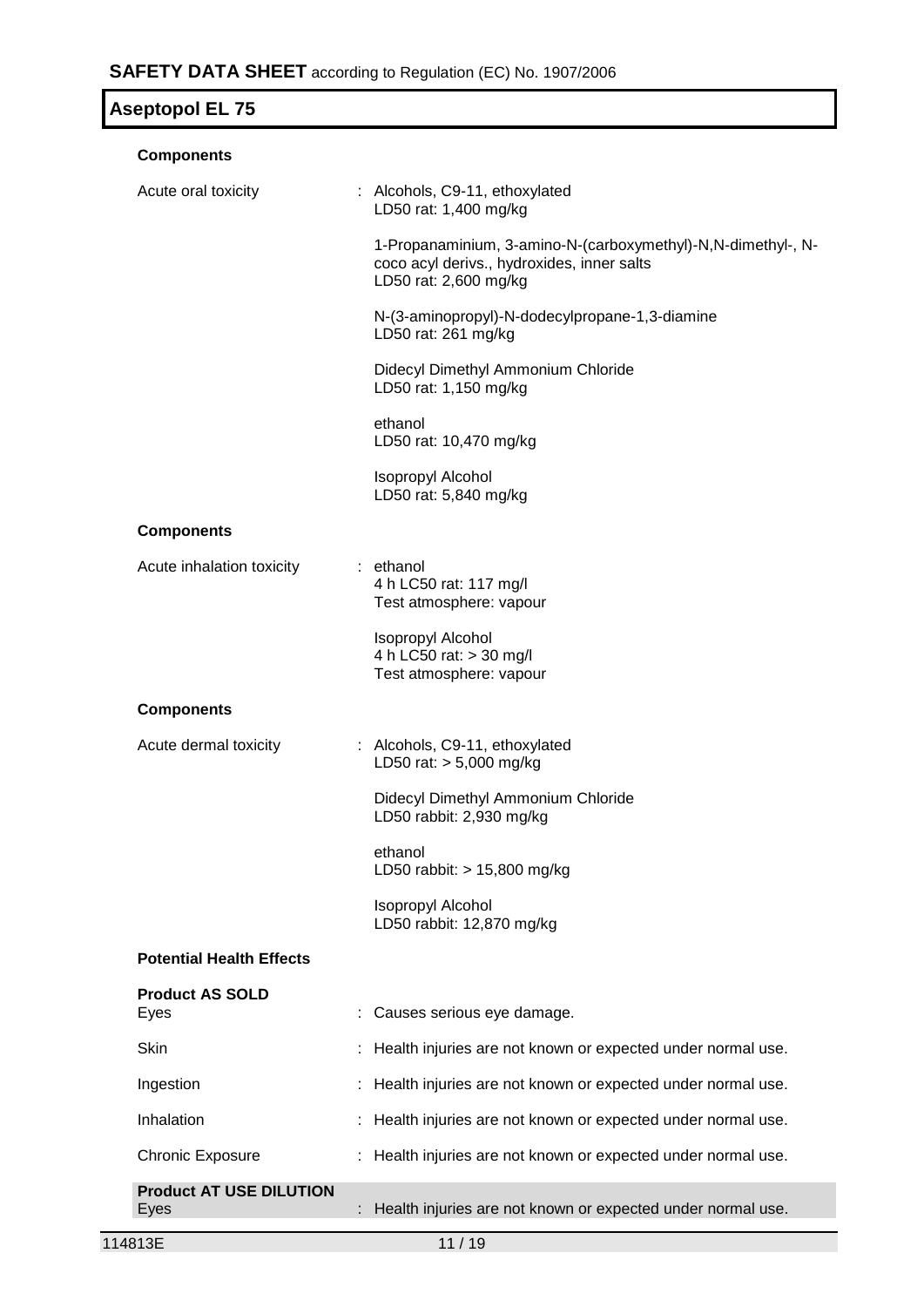**COL** 

| <b>Skin</b>             | : Health injuries are not known or expected under normal use. |
|-------------------------|---------------------------------------------------------------|
| Ingestion               | : Health injuries are not known or expected under normal use. |
| Inhalation              | : Health injuries are not known or expected under normal use. |
| <b>Chronic Exposure</b> | : Health injuries are not known or expected under normal use. |

# **Experience with human exposure**

| <b>Product AS SOLD</b><br>Eye contact         | : Redness, Pain, Corrosion       |
|-----------------------------------------------|----------------------------------|
| Skin contact                                  | : No symptoms known or expected. |
| Ingestion                                     | : No symptoms known or expected. |
| Inhalation                                    | : No symptoms known or expected. |
| <b>Product AT USE DILUTION</b><br>Eye contact | : No symptoms known or expected. |
| Skin contact                                  | : No symptoms known or expected. |
| Ingestion                                     | : No symptoms known or expected. |
| Inhalation                                    | : No symptoms known or expected. |

# **Section: 12. ECOLOGICAL INFORMATION**

# **Product AS SOLD 12.1 Ecotoxicity**

| <b>Environmental Effects</b>                                               | : Very toxic to aquatic life with long lasting effects.                                                                               |
|----------------------------------------------------------------------------|---------------------------------------------------------------------------------------------------------------------------------------|
| <b>Product</b>                                                             |                                                                                                                                       |
| Toxicity to fish                                                           | $\therefore$ Very toxic to aquatic life.:<br>Test substance: Similar Product                                                          |
| Toxicity to daphnia and other : no data available<br>aquatic invertebrates |                                                                                                                                       |
| Toxicity to algae                                                          | : no data available                                                                                                                   |
| Toxicity to fish (Chronic<br>toxicity)                                     | $\therefore$ Very toxic to aquatic life with long lasting effects.:<br>Test substance: Similar Product                                |
| <b>Components</b>                                                          |                                                                                                                                       |
| Toxicity to fish                                                           | : Alcohols, C9-11, ethoxylated<br>96 h LC50 Fish: 8.5 mg/l                                                                            |
|                                                                            | 1-Propanaminium, 3-amino-N-(carboxymethyl)-N, N-dimethyl-, N-<br>coco acyl derivs., hydroxides, inner salts<br>96 h LC50 Fish: 2 mg/l |
|                                                                            | Didecyl Dimethyl Ammonium Chloride<br>96 h LC50 Fish: 1 mg/l                                                                          |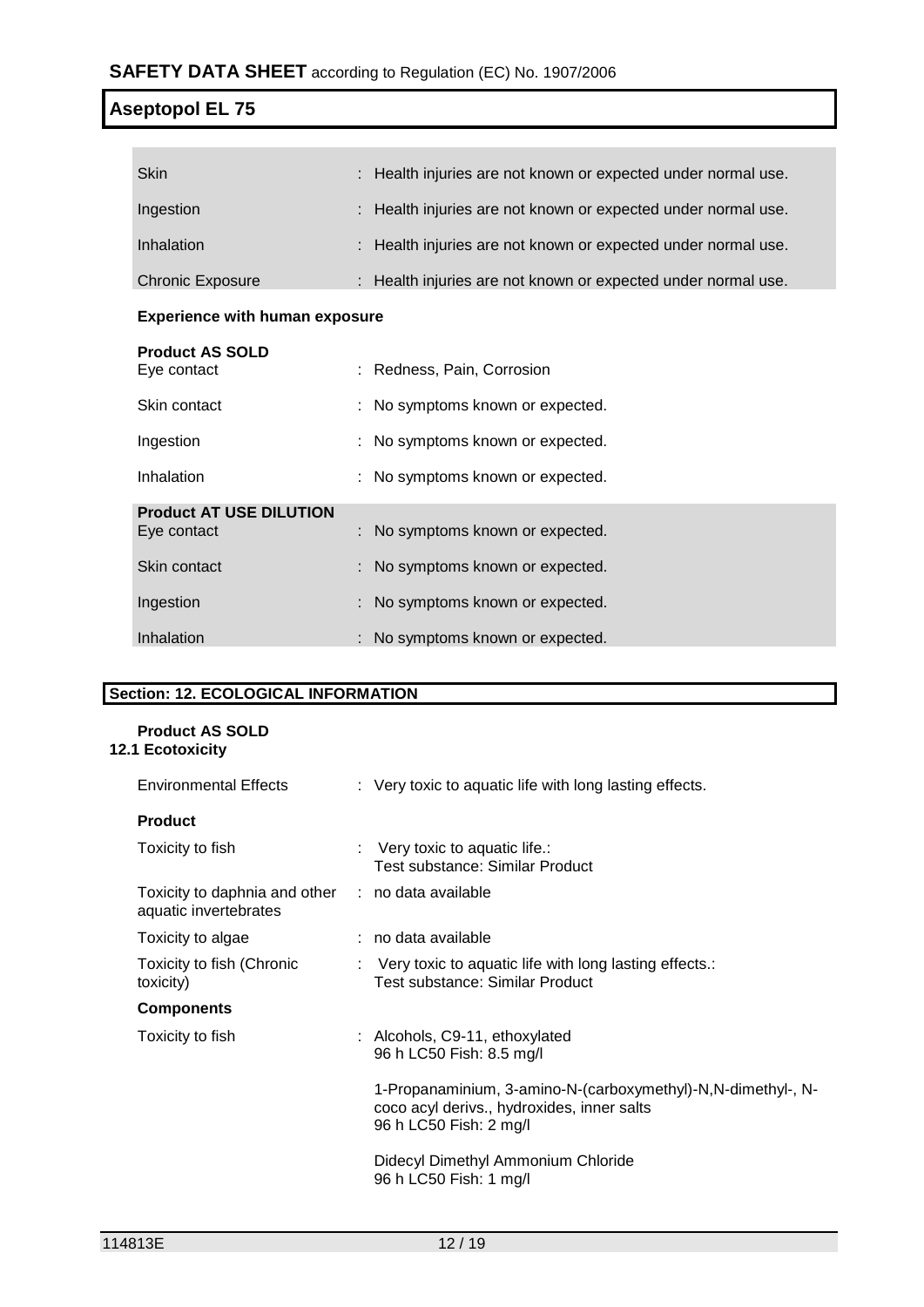| <b>Aseptopol EL 75</b>                                 |                                                                                                                                              |  |
|--------------------------------------------------------|----------------------------------------------------------------------------------------------------------------------------------------------|--|
|                                                        | ethanol<br>96 h LC50 Pimephales promelas (fathead minnow): > 100 mg/l                                                                        |  |
|                                                        | <b>Isopropyl Alcohol</b><br>96 h LC50 Pimephales promelas (fathead minnow): 9,640 mg/l                                                       |  |
| <b>Components</b>                                      |                                                                                                                                              |  |
| Toxicity to daphnia and other<br>aquatic invertebrates | : Alcohols, C9-11, ethoxylated<br>48 h EC50 Daphnia magna (Water flea): 5.3 mg/l                                                             |  |
|                                                        | <b>Isopropyl Alcohol</b><br>LC50 Daphnia magna (Water flea): > 10,000 mg/l                                                                   |  |
| <b>Components</b>                                      |                                                                                                                                              |  |
| Toxicity to algae                                      | : N-(3-aminopropyl)-N-dodecylpropane-1,3-diamine<br>72 h EC50: 0.014 mg/l                                                                    |  |
| 12.2 Persistence and degradability                     |                                                                                                                                              |  |
| <b>Product</b>                                         |                                                                                                                                              |  |
| Biodegradability                                       | : The surfactants contained in the product are biodegradable<br>according to the requirements of the detergent regulation<br>648/2004/EC     |  |
| <b>Components</b>                                      |                                                                                                                                              |  |
| Biodegradability                                       | : Alcohols, C9-11, ethoxylated<br>Result: Readily biodegradable.                                                                             |  |
|                                                        | 1-Propanaminium, 3-amino-N-(carboxymethyl)-N,N-dimethyl-, N-<br>coco acyl derivs., hydroxides, inner salts<br>Result: Readily biodegradable. |  |
|                                                        | N-(3-aminopropyl)-N-dodecylpropane-1,3-diamine<br>Result: Readily biodegradable.                                                             |  |
|                                                        | Didecyl Dimethyl Ammonium Chloride<br>Result: Eliminated from aquatic environment                                                            |  |
|                                                        | ethanol<br>Result: Readily biodegradable.                                                                                                    |  |
|                                                        | <b>Isopropyl Alcohol</b><br>Result: Readily biodegradable.                                                                                   |  |
| 12.3 Bioaccumulative potential                         |                                                                                                                                              |  |
| no data available                                      |                                                                                                                                              |  |
| 12.4 Mobility in soil                                  |                                                                                                                                              |  |
| no data available                                      |                                                                                                                                              |  |
| 12.5 Results of PBT and vPvB assessment                |                                                                                                                                              |  |
| <b>Product</b>                                         |                                                                                                                                              |  |

Assessment : This substance/mixture contains no components considered to be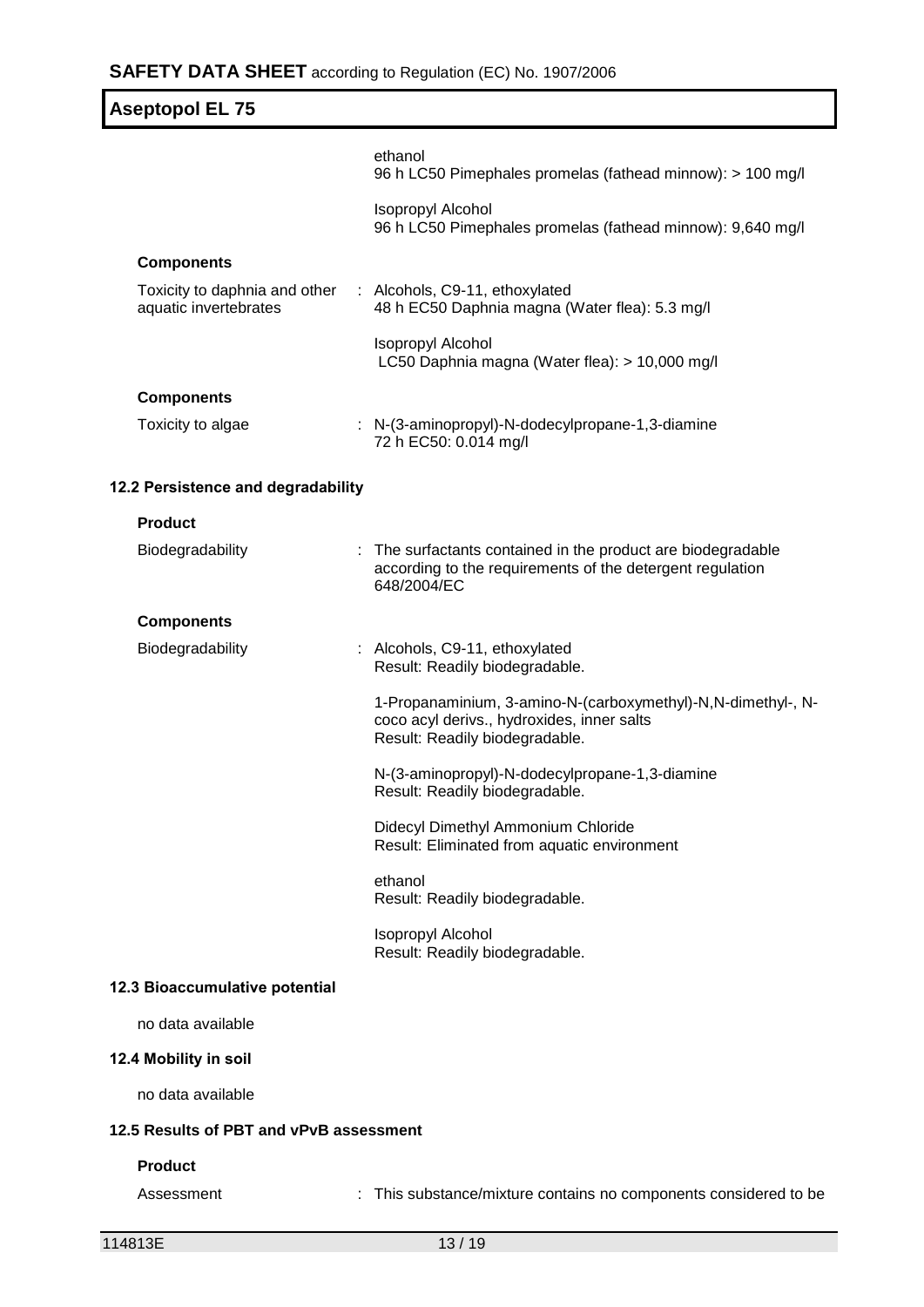either persistent, bioaccumulative and toxic (PBT), or very persistent and very bioaccumulative (vPvB) at levels of 0.1% or higher.

#### **12.6 Other adverse effects**

no data available

#### **Section: 13. DISPOSAL CONSIDERATIONS**

Dispose of in accordance with the European Directives on waste and hazardous waste.Waste codes should be assigned by the user, preferably in discussion with the waste disposal authorities.

#### **13.1 Waste treatment methods**

| <b>Product AS SOLD</b><br>Product         | The product should not be allowed to enter drains, water courses<br>or the soil. Where possible recycling is preferred to disposal or<br>incineration. If recycling is not practicable, dispose of in<br>compliance with local regulations. Dispose of wastes in an<br>approved waste disposal facility.                                                                                                                                                                                                   |
|-------------------------------------------|------------------------------------------------------------------------------------------------------------------------------------------------------------------------------------------------------------------------------------------------------------------------------------------------------------------------------------------------------------------------------------------------------------------------------------------------------------------------------------------------------------|
| Contaminated packaging                    | Dispose of as unused product. Empty containers should be taken<br>to an approved waste handling site for recycling or disposal. Do<br>not re-use empty containers. Dispose of in accordance with local,<br>state, and federal regulations.                                                                                                                                                                                                                                                                 |
| Guidance for Waste Code<br>selection      | : Organic wastes containing dangerous substances. If this product<br>is used in any further processes, the final user must redefine and<br>assign the most appropriate European Waste Catalogue Code. It<br>is the responsibility of the waste generator to determine the<br>toxicity and physical properties of the material generated to<br>determine the proper waste identification and disposal methods in<br>compliance with applicable European (EU Directive 2008/98/EC)<br>and local regulations. |
| <b>Product AT USE DILUTION</b><br>Product | Diluted product can be flushed to sanitary sewer.                                                                                                                                                                                                                                                                                                                                                                                                                                                          |
| Contaminated packaging                    | Dispose of in accordance with local, state, and federal regulations.                                                                                                                                                                                                                                                                                                                                                                                                                                       |

# **Section: 14. TRANSPORT INFORMATION**

# **Product AS SOLD**

The shipper/consignor/sender is responsible to ensure that the packaging, labeling, and markings are in compliance with the selected mode of transport.

#### **Land transport (ADR/ADN/RID)**

| 14.1 UN number                     | $\therefore$ 3082                                        |
|------------------------------------|----------------------------------------------------------|
| 14.2 UN proper shipping<br>name    | : ENVIRONMENTALLY HAZARDOUS SUBSTANCE, LIQUID,<br>N.O.S. |
|                                    | (Alkylamine(s), Alkyl ammonium chloride)                 |
| 14.3 Transport hazard<br>class(es) | : 9                                                      |
| 14.4 Packing group                 | : III                                                    |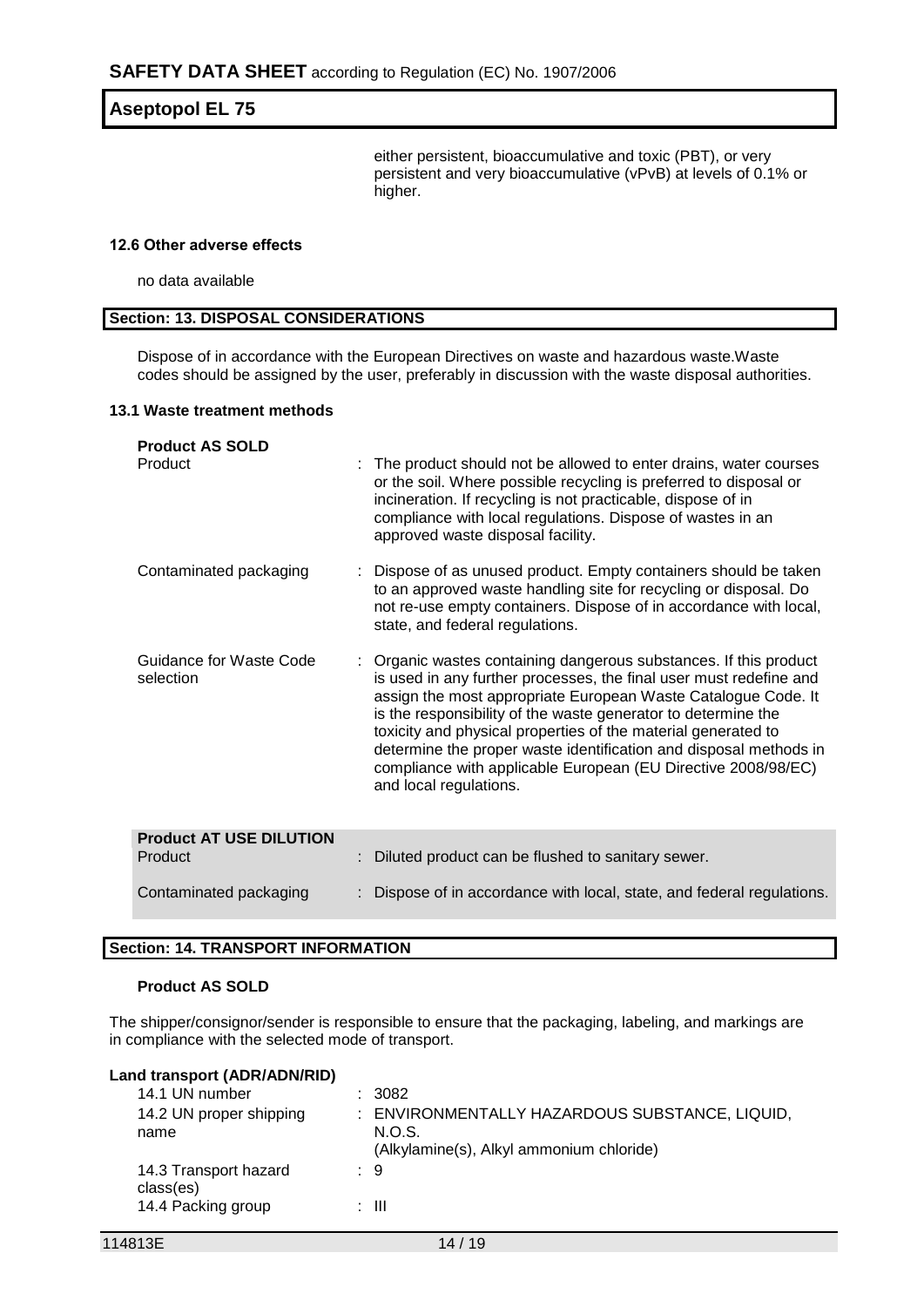| 14.5 Environmental hazards                                                                                                                                              | : Yes                                                                                                                                       |
|-------------------------------------------------------------------------------------------------------------------------------------------------------------------------|---------------------------------------------------------------------------------------------------------------------------------------------|
| 14.6 Special precautions for<br>user                                                                                                                                    | : None                                                                                                                                      |
| Air transport (IATA)<br>14.1 UN number<br>14.2 UN proper shipping<br>name<br>14.3 Transport hazard<br>class(es)<br>14.4 Packing group<br>14.5 Environmental hazards     | : 3082<br>: Environmentally hazardous substance, liquid, n.o.s.<br>(Alkylamine(s), Alkyl ammonium chloride)<br>: 9<br>: III<br>: Yes        |
| 14.6 Special precautions for<br>user                                                                                                                                    | : None                                                                                                                                      |
| Sea transport (IMDG/IMO)<br>14.1 UN number<br>14.2 UN proper shipping<br>name<br>14.3 Transport hazard<br>class(es)<br>14.4 Packing group<br>14.5 Environmental hazards | : 3082<br>: ENVIRONMENTALLY HAZARDOUS SUBSTANCE, LIQUID,<br>N.O.S.<br>(Alkylamine(s), Alkyl ammonium chloride)<br>9<br>÷.<br>: III<br>: Yes |
| 14.6 Special precautions for<br>user<br>14.7 Transport in bulk<br>according to Annex II of<br>MARPOL 73/78 and the IBC<br>Code                                          | $:$ None<br>: Not applicable.                                                                                                               |

# **Section: 15. REGULATORY INFORMATION**

#### **15.1 Safety, health and environmental regulations/legislation specific for the substance or mixture**

| according to Detergents | $\therefore$ 5 % or over but less than 15 %: Non-ionic surfactants |
|-------------------------|--------------------------------------------------------------------|
| Regulation EC 648/2004  | less than 5 %: Amphoteric surfactants                              |
|                         | Contains: Disinfectants                                            |

# **National Regulations**

### **Take note of Dir 94/33/EC on the protection of young people at work.**

| Other regulations | : Safety, Health and Welfare at Work Act, 2005                  |
|-------------------|-----------------------------------------------------------------|
|                   | European Communities (Classification, Packaging, Labelling and  |
|                   | Notification of Dangerous Preparations) Regulations 1995. (S.I. |
|                   | 272 of 1995) as amended                                         |

#### **15.2 Chemical Safety Assessment**

This product contains substances for which Chemical Safety Assessments are still required.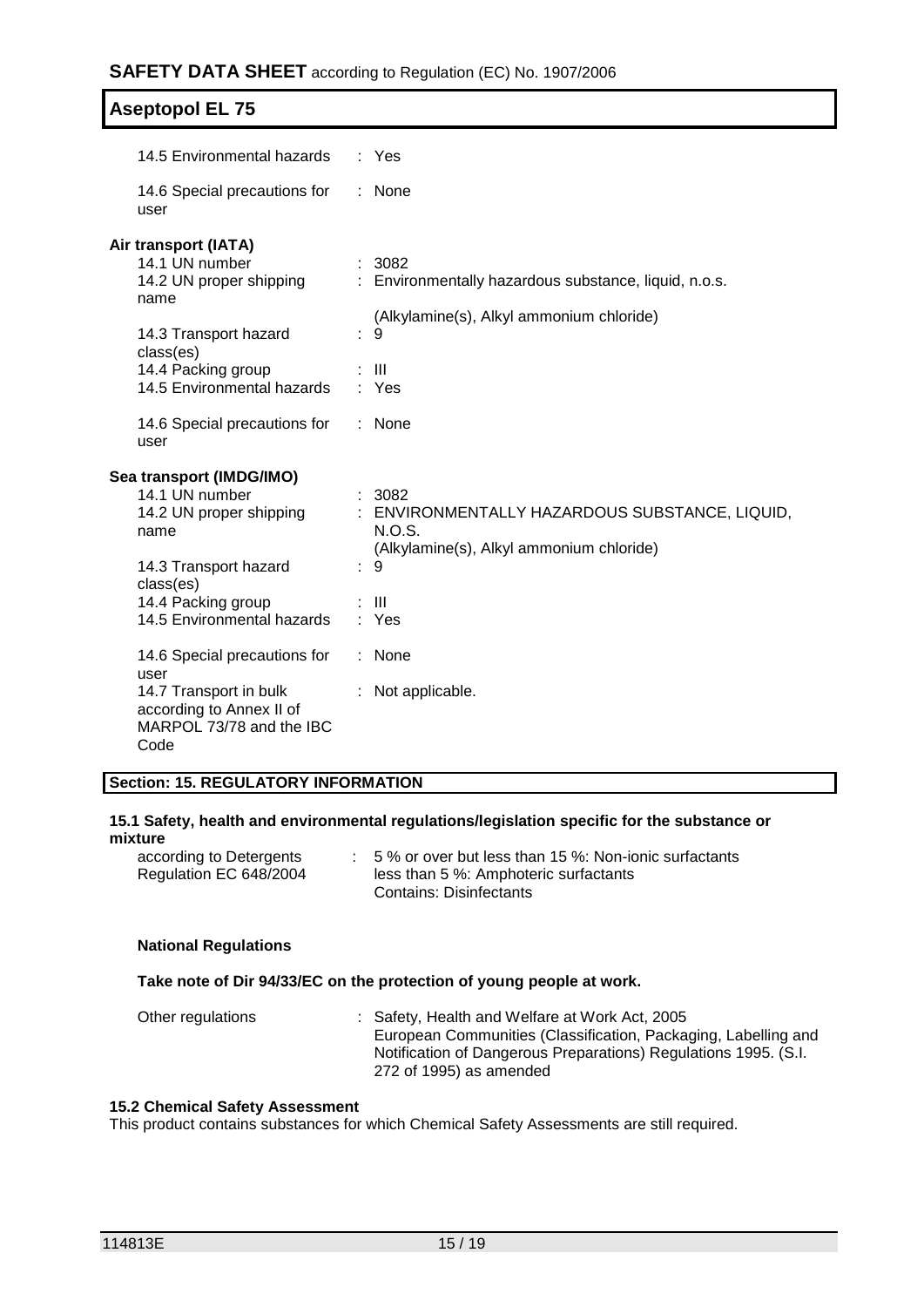### **Section: 16. OTHER INFORMATION**

#### **Procedure used to derive the classification according to REGULATION (EC) No 1272/2008**

| <b>Classification</b>            | <b>Justification</b> |
|----------------------------------|----------------------|
| Serious eye damage 1, H318       | Calculation method   |
| Chronic aquatic toxicity 1, H410 | Calculation method   |

#### **Full text of H-Statements**

| H225 | Highly flammable liquid and vapour.                                |
|------|--------------------------------------------------------------------|
| H301 | Toxic if swallowed.                                                |
| H302 | Harmful if swallowed.                                              |
| H314 | Causes severe skin burns and eye damage.                           |
| H315 | Causes skin irritation.                                            |
| H318 | Causes serious eye damage.                                         |
| H319 | Causes serious eye irritation.                                     |
| H336 | May cause drowsiness or dizziness.                                 |
| H373 | May cause damage to organs through prolonged or repeated exposure. |
| H400 | Very toxic to aquatic life.                                        |
| H410 | Very toxic to aquatic life with long lasting effects.              |
| H411 | Toxic to aquatic life with long lasting effects.                   |

#### **Full text of other abbreviations**

ADN – European Agreement concerning the International Carriage of Dangerous Goods by Inland Waterways; ADR – European Agreement concerning the International Carriage of Dangerous Goods by Road; AICS – Australian Inventory of Chemical Substances; ASTM – American Society for the Testing of Materials; bw – Body weight; CLP – Classification Labelling Packaging Regulation; Regulation (EC) No 1272/2008; CMR – Carcinogen, Mutagen or Reproductive Toxicant; DIN – Standard of the German Institute for Standardisation; DSL – Domestic Substances List (Canada); ECHA – European Chemicals Agency; EC-Number – European Community number; ECx – Concentration associated with x% response; ELx – Loading rate associated with x% response; EmS – Emergency Schedule; ENCS – Existing and New Chemical Substances (Japan); ErCx – Concentration associated with x% growth rate response; GHS – Globally Harmonized System; GLP – Good Laboratory Practice; IARC – International Agency for Research on Cancer; IATA – International Air Transport Association; IBC – International Code for the Construction and Equipment of Ships carrying Dangerous Chemicals in Bulk; IC50 – Half maximal inhibitory concentration; ICAO – International Civil Aviation Organization; IECSC – Inventory of Existing Chemical Substances in China; IMDG – International Maritime Dangerous Goods; IMO – International Maritime Organization; ISHL – Industrial Safety and Health Law (Japan); ISO – International Organisation for Standardization; KECI – Korea Existing Chemicals Inventory; LC50 – Lethal Concentration to 50 % of a test population; LD50 – Lethal Dose to 50% of a test population (Median Lethal Dose); MARPOL – International Convention for the Prevention of Pollution from Ships; n.o.s. – Not Otherwise Specified; NO(A)EC – No Observed (Adverse) Effect Concentration; NO(A)EL – No Observed (Adverse) Effect Level; NOELR – No Observable Effect Loading Rate; NZIoC – New Zealand Inventory of Chemicals; OECD – Organization for Economic Co-operation and Development; OPPTS – Office of Chemical Safety and Pollution Prevention; PBT – Persistent, Bioaccumulative and Toxic substance; PICCS – Philippines Inventory of Chemicals and Chemical Substances; (Q)SAR – (Quantitative) Structure Activity Relationship; REACH – Regulation (EC) No 1907/2006 of the European Parliament and of the Council concerning the Registration, Evaluation, Authorisation and Restriction of Chemicals; RID – Regulations concerning the International Carriage of Dangerous Goods by Rail; SADT – Self-Accelerating Decomposition Temperature; SDS – Safety Data Sheet; TCSI – Taiwan Chemical Substance Inventory; TRGS – Technical Rule for Hazardous Substances; TSCA – Toxic Substances Control Act (United States); UN – United Nations; vPvB – Very Persistent and Very Bioaccumulative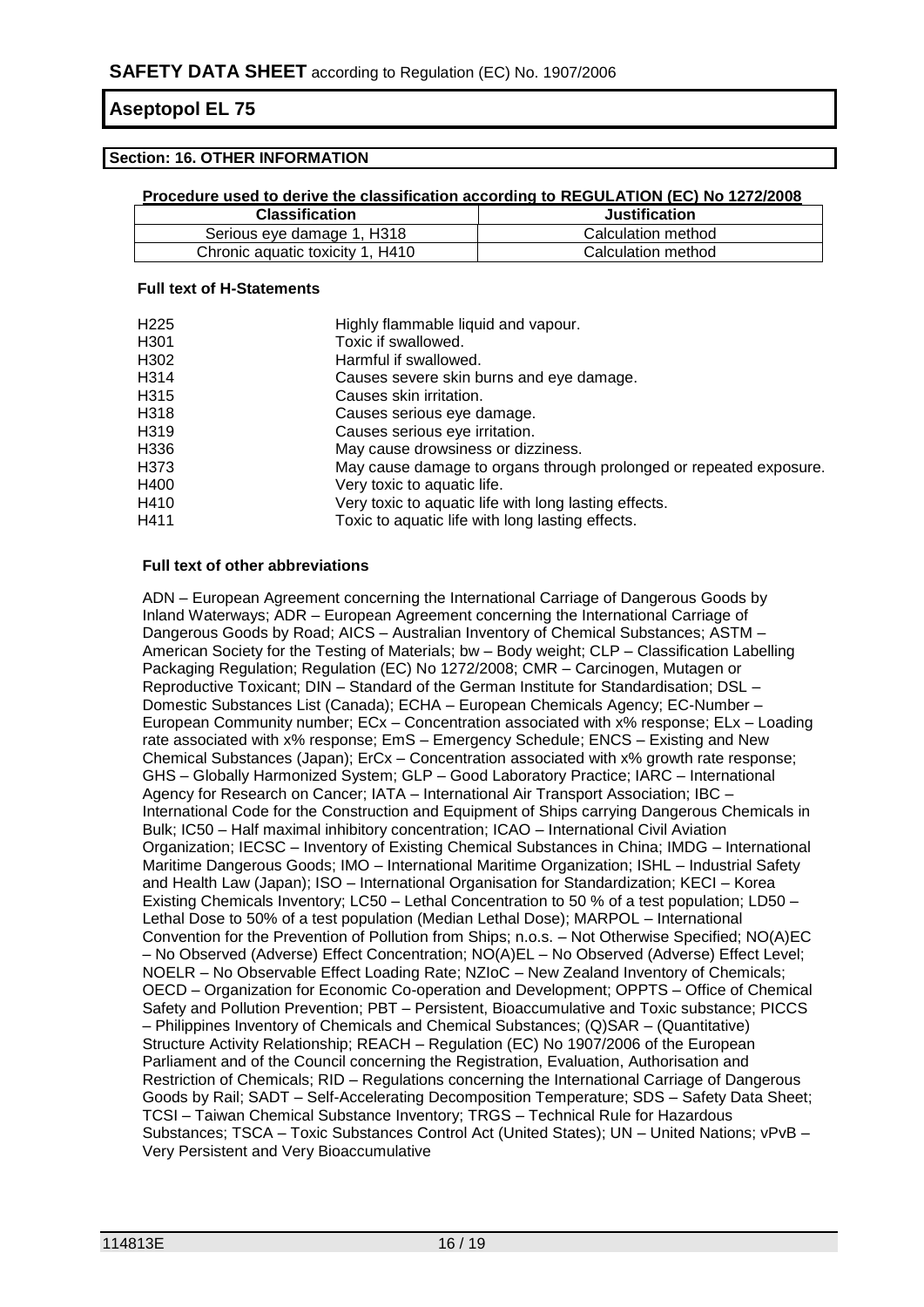#### **Further information**

Prepared by : Regulatory Affairs

Numbers quoted in the MSDS are given in the format:  $1,000,000 = 1$  million and  $1,000 = 1$ thousand.  $0.1 = 1$  tenth and  $0.001 = 1$  thousandth

REVISED INFORMATION: Significant changes to regulatory or health information for this revision is indicated by a bar in the left-hand margin of the SDS.

The information provided in this Safety Data Sheet is correct to the best of our knowledge, information and belief at the date of its publication. The information given is designed only as a guidance for safe handling, use, processing, storage, transportation, disposal and release and is not to be considered a warranty or quality specification. The information relates only to the specific material designated and may not be valid for such material used in combination with any other materials or in any process, unless specified in the text.

### **Annex: Exposure Scenarios**

#### **Exposure Scenario: Biocide. Spray and rinse manual process**

#### **Exposure Scenario: Dishwash product. Manual process**

| Life Cycle Stage |                   | Widespread use by professional workers                              |
|------------------|-------------------|---------------------------------------------------------------------|
| Product category | $\therefore$ PC35 | Washing and cleaning products (including solvent based<br>products) |

#### **Contributing scenario controlling environmental exposure for:**

| Environmental release<br>category | ERC8a               | Wide dispersive indoor use of processing aids in open<br>systems |
|-----------------------------------|---------------------|------------------------------------------------------------------|
| Daily amount per site             | $\therefore$ 7.5 kg |                                                                  |
| Type of Sewage Treatment<br>Plant |                     | Municipal sewage treatment plant                                 |

#### **Contributing scenario controlling worker exposure for:**

| ÷  | PROC <sub>10</sub> | Roller application or brushing |                                                                        |
|----|--------------------|--------------------------------|------------------------------------------------------------------------|
| t. | 480 min            |                                |                                                                        |
| ÷. | Indoor             |                                |                                                                        |
|    |                    |                                |                                                                        |
|    |                    |                                | 1                                                                      |
| ÷  | No.                |                                |                                                                        |
| ÷  | No                 |                                |                                                                        |
|    |                    |                                | Local Exhaust Ventilation is not required<br>Ventilation rate per hour |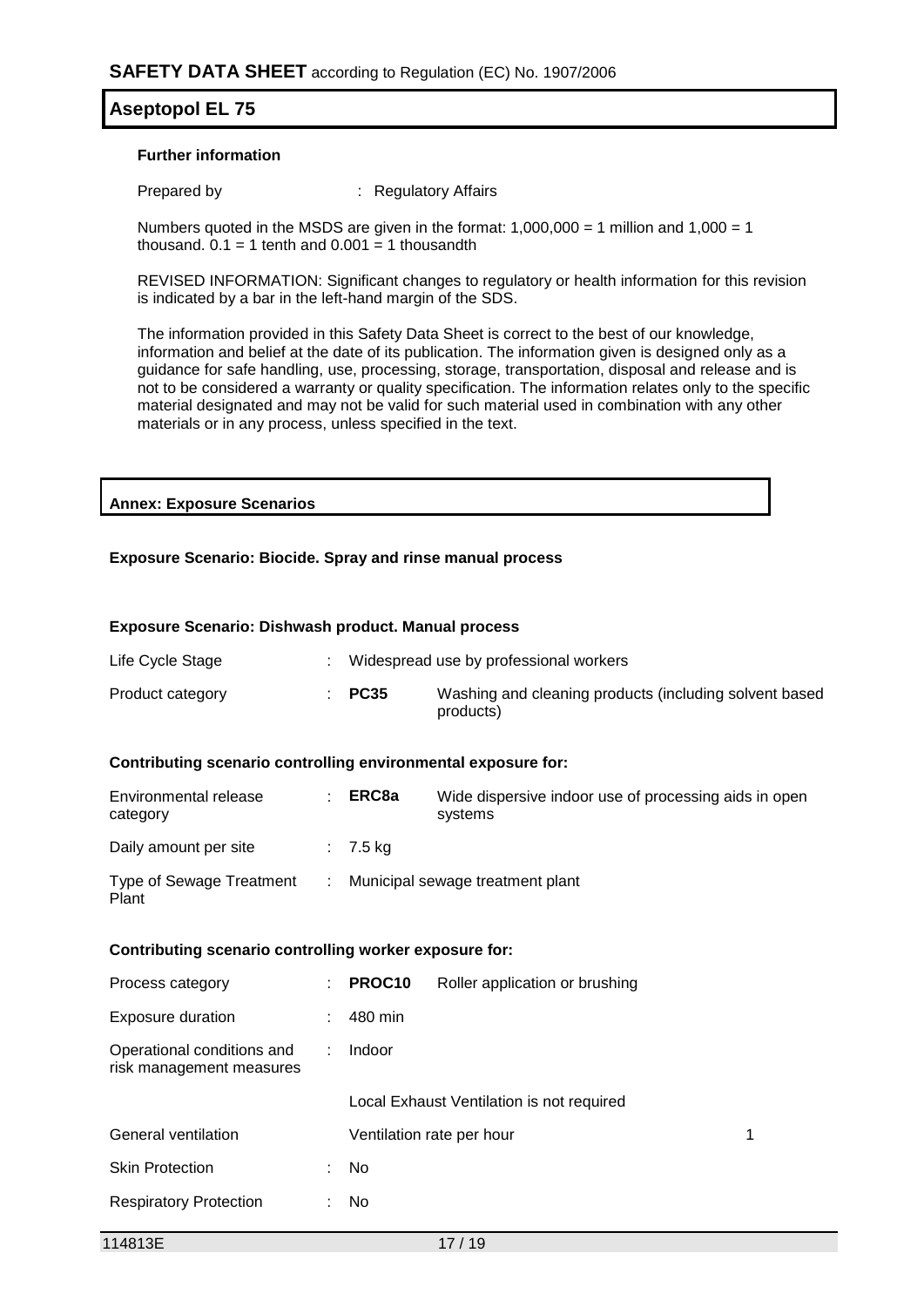### **Contributing scenario controlling worker exposure for:**

| Process category                                       | ÷ | PROC8a                    | Transfer of substance or preparation (charging/<br>discharging) from/ to vessels/large containers at non-<br>dedicated facilities |  |
|--------------------------------------------------------|---|---------------------------|-----------------------------------------------------------------------------------------------------------------------------------|--|
| <b>Exposure duration</b>                               |   | 60 min                    |                                                                                                                                   |  |
| Operational conditions and<br>risk management measures | ÷ | Indoor                    |                                                                                                                                   |  |
|                                                        |   |                           | Local Exhaust Ventilation is not required                                                                                         |  |
| General ventilation                                    |   | Ventilation rate per hour |                                                                                                                                   |  |
| <b>Skin Protection</b>                                 |   | : Yes: See Section 8      |                                                                                                                                   |  |
| <b>Respiratory Protection</b>                          |   | No                        |                                                                                                                                   |  |

#### **Exposure Scenario: General purpose cleaner. Manual process**

| Life Cycle Stage |                   | Widespread use by professional workers                              |
|------------------|-------------------|---------------------------------------------------------------------|
| Product category | $\therefore$ PC35 | Washing and cleaning products (including solvent based<br>products) |

### **Contributing scenario controlling environmental exposure for:**

| Environmental release<br>category | ERC8a      | Wide dispersive indoor use of processing aids in open<br>systems |
|-----------------------------------|------------|------------------------------------------------------------------|
| Daily amount per site             | $: 7.5$ kg |                                                                  |
| Type of Sewage Treatment<br>Plant |            | Municipal sewage treatment plant                                 |

#### **Contributing scenario controlling worker exposure for:**

| Process category                                       | ÷  | PROC <sub>10</sub>        | Roller application or brushing            |  |
|--------------------------------------------------------|----|---------------------------|-------------------------------------------|--|
| <b>Exposure duration</b>                               | ÷  | 480 min                   |                                           |  |
| Operational conditions and<br>risk management measures | ÷  | Indoor                    |                                           |  |
|                                                        |    |                           | Local Exhaust Ventilation is not required |  |
| General ventilation                                    |    | Ventilation rate per hour |                                           |  |
| <b>Skin Protection</b>                                 | ÷. | No.                       |                                           |  |
| <b>Respiratory Protection</b>                          | ÷. | No.                       |                                           |  |
|                                                        |    |                           |                                           |  |

### **Contributing scenario controlling worker exposure for:**